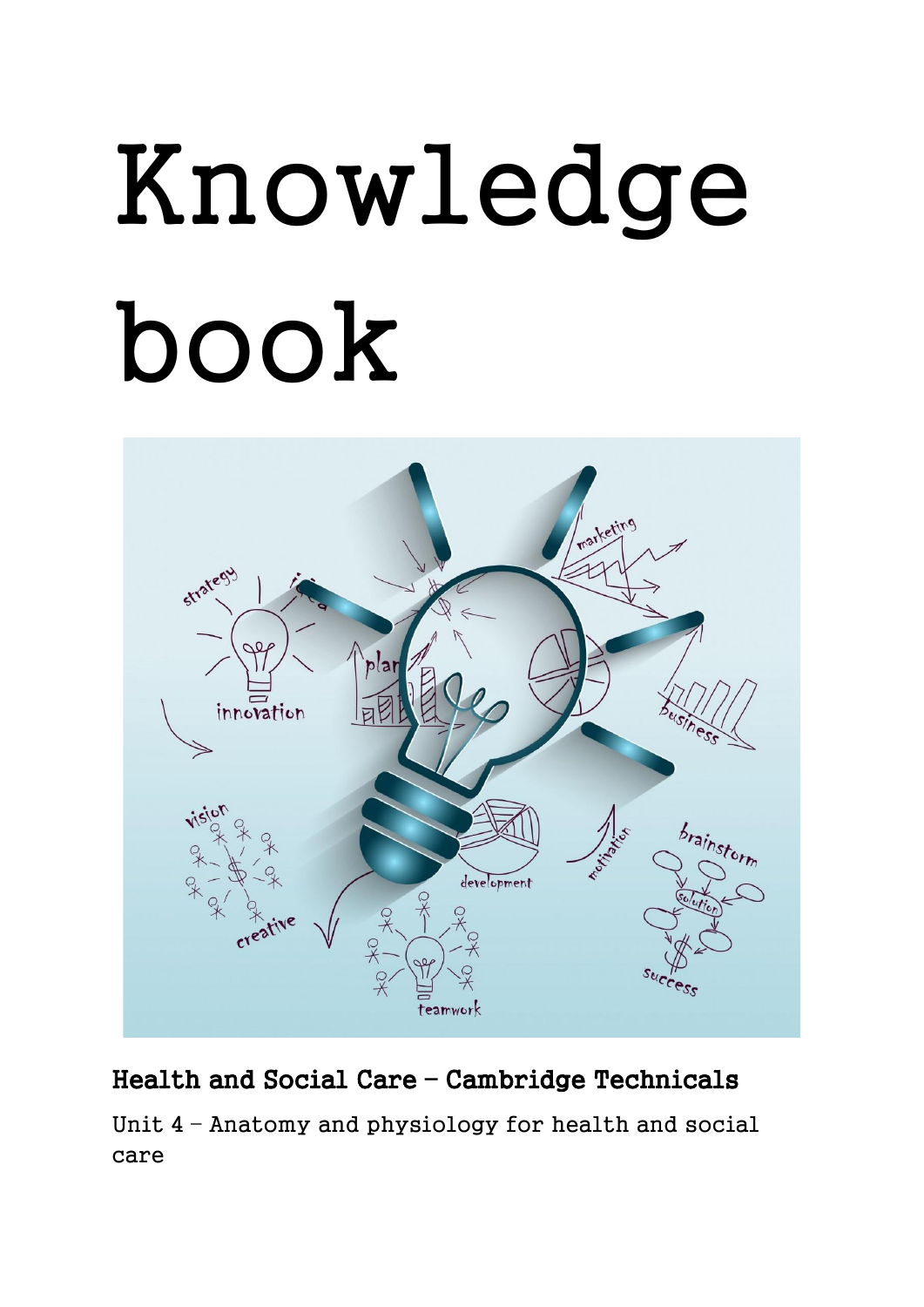The table below shows all the topics you will cover.

| Learning       |                                              |
|----------------|----------------------------------------------|
| outcomes       | What you must know                           |
| 1. Understand  | Composition of blood                         |
| the            | $\checkmark$ Erythrocytes                    |
| cardiovascular | $\checkmark$ Lymphocytes                     |
| system,        | $\checkmark$ Neutrophils                     |
| malfunctions   | $\checkmark$ Monocytes                       |
| and their      | $\checkmark$ Platelets                       |
| impact on      | $\checkmark$ plasma                          |
| individuals    | Functions of blood                           |
|                | $\checkmark$ transport                       |
|                | $\checkmark$ temperature regulation          |
|                | $\checkmark$ exchange of materials with body |
|                | tissues                                      |
|                | $\checkmark$ preventing infection            |
|                | $\checkmark$ blood clotting                  |
|                | <b>Structure of heart</b>                    |
|                | $\checkmark$ atria                           |
|                | $\checkmark$ ventricles                      |
|                | $\checkmark$ vena cava                       |
|                | $\checkmark$ pulmonary arteries and veins    |
|                | $\checkmark$ aorta                           |
|                | $\checkmark$ tricuspid and bicuspid valves   |
|                | $\checkmark$ semi-lunar valves               |
|                | $\checkmark$ coronary arteries               |
|                | <b>Function of heart</b>                     |
|                | $\checkmark$ double pump                     |
|                | $\checkmark$ diastole                        |
|                | $\checkmark$ systole                         |
|                | $\checkmark$ cardiac cycle                   |
|                | $\checkmark$ role of component parts         |
|                | Control and regulation of cardiac            |
|                | cycle                                        |
|                | $\checkmark$ location and role of SA and AV  |
|                | nodes                                        |
|                | $\checkmark$ Purkyne fibres                  |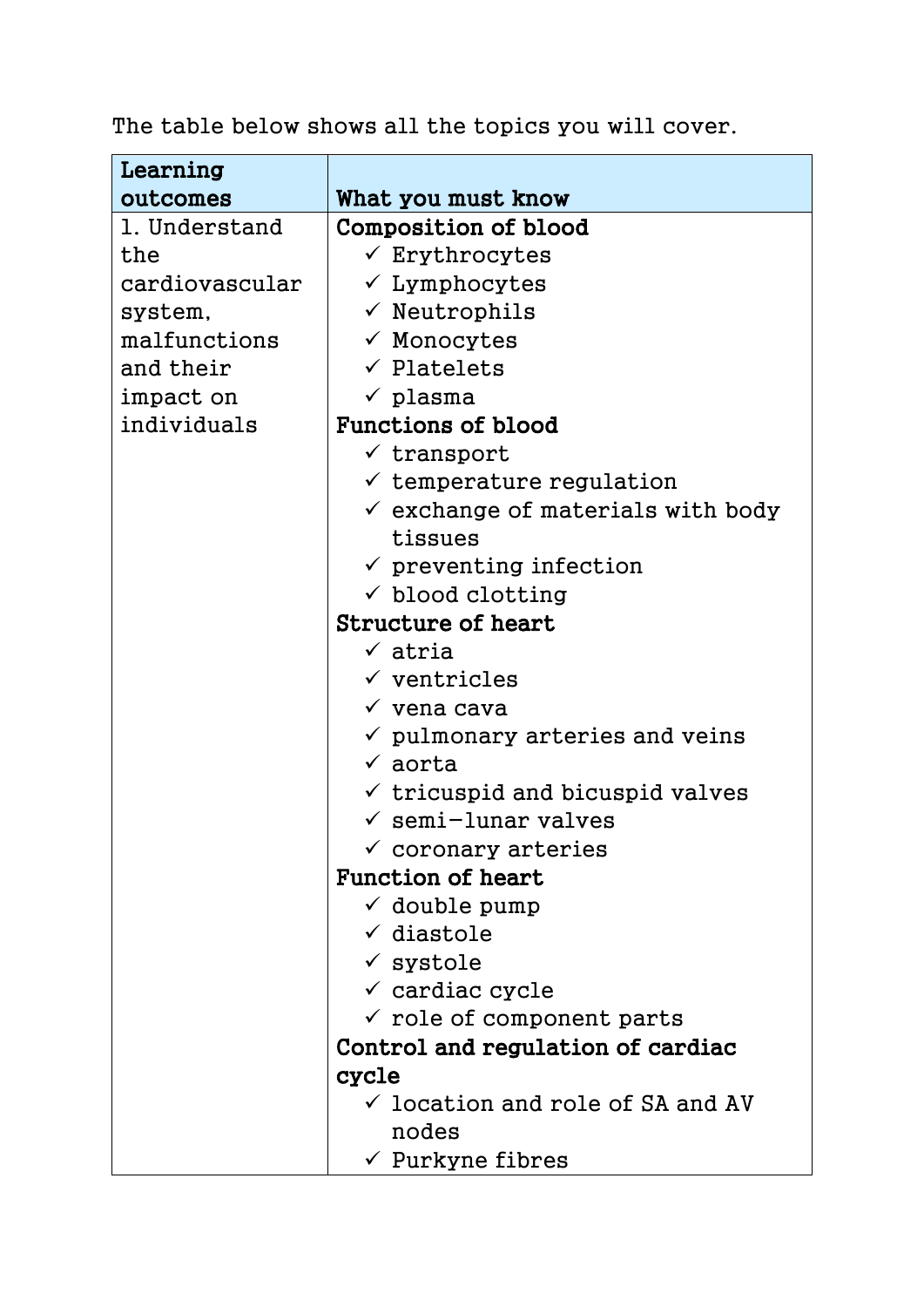|                 | $\checkmark$ ECG trace                       |
|-----------------|----------------------------------------------|
|                 | Types, structure and functions of            |
|                 | blood vessels                                |
|                 | $\checkmark$ Arteries                        |
|                 | $\checkmark$ Veins                           |
|                 | $\checkmark$ Capillaries                     |
|                 | Formation of tissue fluid and lymph          |
|                 | $\checkmark$ Role of hydrostatic pressure    |
|                 | $\checkmark$ Blood proteins                  |
|                 | $\checkmark$ Structure and role of lymphatic |
|                 | system                                       |
|                 | Cardiovascular malfunctions -                |
|                 | possible causes and symptoms                 |
|                 | $\checkmark$ Hypertension                    |
|                 | $\checkmark$ Coronary heart disease          |
|                 | Monitoring, treatment and care needs         |
|                 | for cardiovascular malfunctions              |
| 2. Understand   | Structure of respiratory system              |
| the respiratory | $\checkmark$ Larynx                          |
| system,         | $\checkmark$ Trachea                         |
| malfunctions    | $\checkmark$ Bronchi                         |
| and their       | $\checkmark$ Bronchioles                     |
| impact on       | $\checkmark$ Alveoli                         |
| individuals     | $\checkmark$ Diaphragm                       |
|                 | $\checkmark$ Intercostal muscles             |
|                 | $\checkmark$ Pleural membranes               |
|                 | Inspiration and expiration                   |
|                 | $\checkmark$ Role of pleural membranes       |
|                 | $\checkmark$ Role of diaphragm               |
|                 | $\checkmark$ Role of intercostal muscles     |
|                 | Gaseous exchange                             |
|                 | $\checkmark$ Role and structure of alveoli   |
|                 | walls                                        |
|                 | $\checkmark$ Diffusion gradients             |
|                 | $\checkmark$ Erythrocytes                    |
|                 | $\checkmark$ plasma                          |
|                 | Cellular respiration                         |
|                 | $\checkmark$ Role of glucose                 |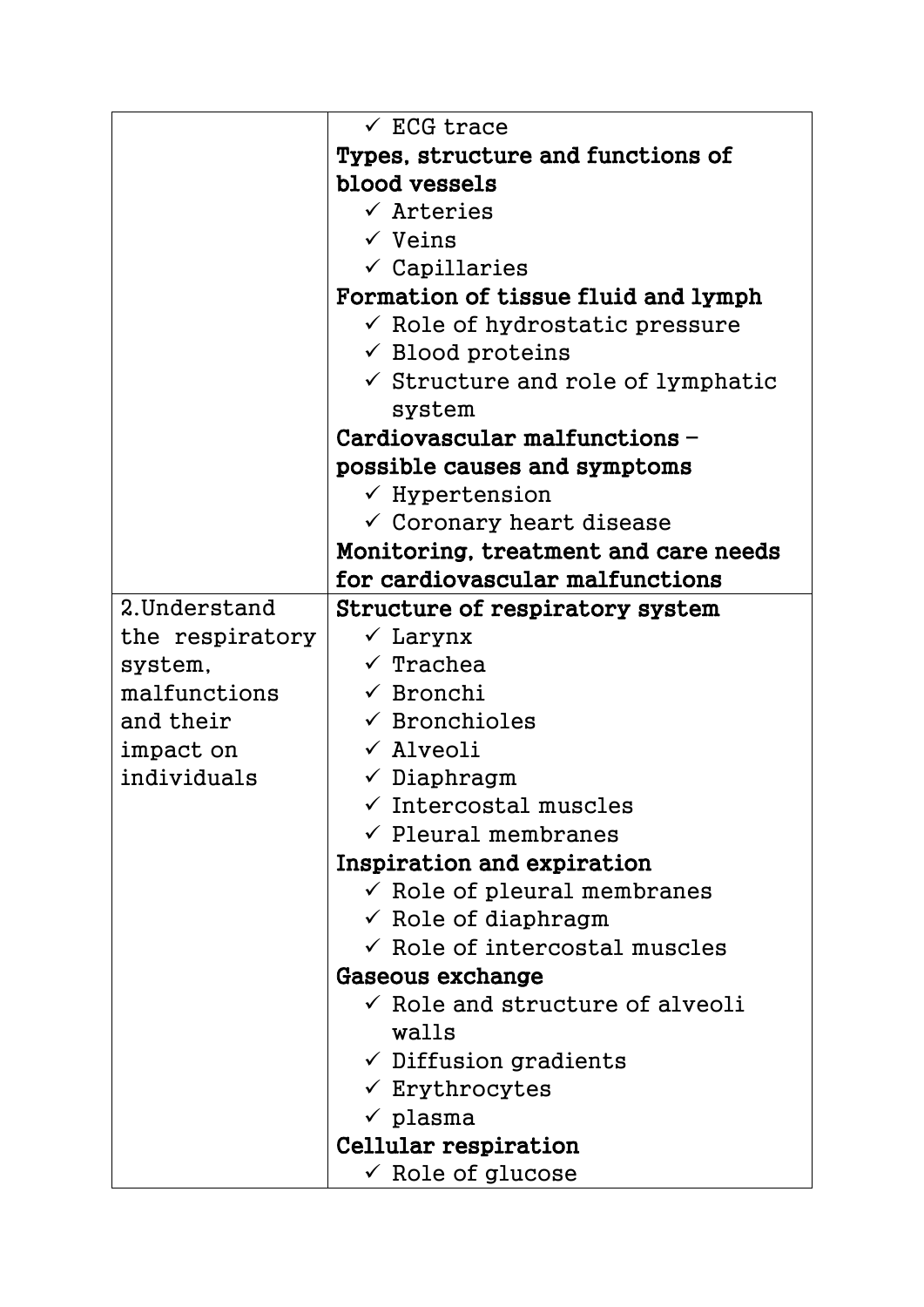|               | $\checkmark$ Oxygen                             |
|---------------|-------------------------------------------------|
|               | $\checkmark$ Function of ATP                    |
|               | $\checkmark$ Aerobic/anaerobic respiration      |
|               | $\checkmark$ Production of carbon dioxide       |
|               | $\checkmark$ Production of lactic acid          |
|               | $\checkmark$ Production of ATP                  |
|               | Respiratory malfunctions - possible             |
|               | causes and effects                              |
|               | $\checkmark$ Asthma                             |
|               | $\checkmark$ Emphysema                          |
|               | $\checkmark$ Cystic fibrosis                    |
|               | Monitoring, treatment and care needs            |
|               | for respiratory malfunctions                    |
| 3. Understand | Gross structure of digestive system             |
| the digestive | and functions of component parts                |
| system,       | $\checkmark$ Buccal cavity                      |
| malfunctions  | $\checkmark$ Salivary glands                    |
| and their     | $\checkmark$ Epiglottis                         |
| impact on     | $\checkmark$ 0esophagus                         |
| individuals   | $\checkmark$ Stomach                            |
|               | $\checkmark$ Small intestine                    |
|               | $\checkmark$ Large intestine                    |
|               | $\checkmark$ Rectum                             |
|               | $\checkmark$ Anus                               |
|               | $\checkmark$ Liver                              |
|               | $\checkmark$ Gallbladder                        |
|               | $\checkmark$ Bile duct                          |
|               | $\checkmark$ Pancreas                           |
|               | $\checkmark$ Pancreatic duct                    |
|               | Mechanical and chemical digestion               |
|               | $\checkmark$ Action of chewing                  |
|               | $\checkmark$ Action of stomach                  |
|               | $\checkmark$ Action of digestive enzymes in     |
|               | stomach and small intestine                     |
|               | Digestive roles of liver and pancreas           |
|               | $\checkmark$ Digestive role of pancreatic juice |
|               | $\checkmark$ Digestive role of bile             |
|               | Absorption and assimilation                     |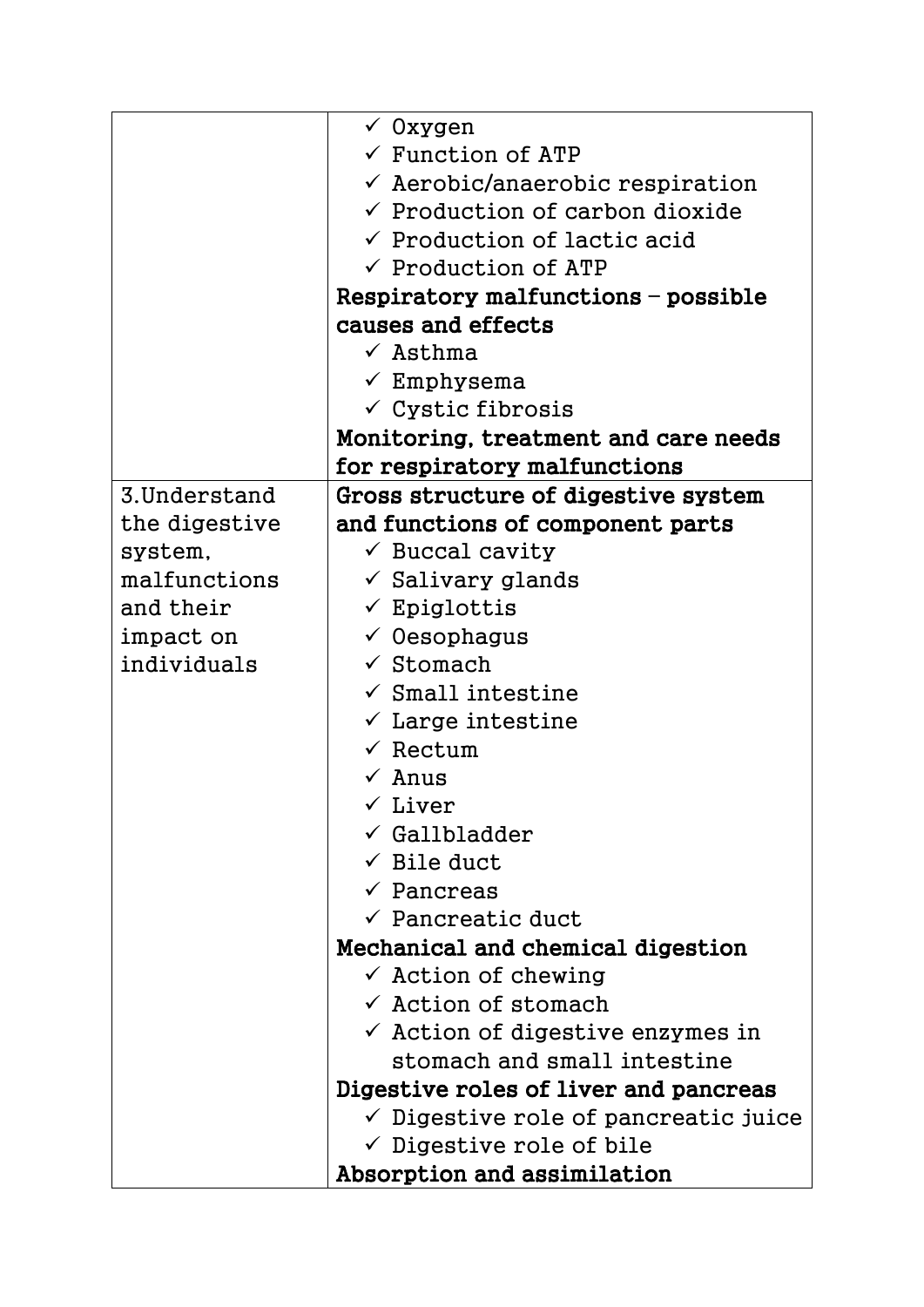|                 | $\checkmark$ Adaptations of intestine wall for |
|-----------------|------------------------------------------------|
|                 | absorption                                     |
|                 | $\checkmark$ Liver's role in assimilation      |
|                 | Digestive malfunctions - possible              |
|                 | causes and effects                             |
|                 | $\checkmark$ Irritable Bowel Syndrome          |
|                 | $\checkmark$ Gallstones                        |
|                 | $\checkmark$ Coeliac disease                   |
|                 | Monitoring, treatment and care needs           |
|                 | for digestive malfunctions                     |
| 4. Understand   | Structure of bone                              |
| the             | $\checkmark$ Vertical and transverse sections  |
| musculoskeletal | Types of joints                                |
| system,         | $\checkmark$ Ball and socket                   |
| malfunctions    | $\checkmark$ Pivot                             |
| and their       | $\checkmark$ Hinge                             |
| impact on       | $\checkmark$ Sliding                           |
| individuals     | $\checkmark$ Fixed                             |
|                 | Components of a synovial joint                 |
|                 | $\checkmark$ Muscle                            |
|                 | $\checkmark$ Bone                              |
|                 | $\checkmark$ Ligament                          |
|                 | $\checkmark$ Tendon                            |
|                 | $\checkmark$ Cartilage                         |
|                 | $\checkmark$ Synovial capsule                  |
|                 | $\checkmark$ Synovial fluid                    |
|                 | Muscle action around a joint                   |
|                 | $\checkmark$ Antagonistic action of skeletal   |
|                 | muscle                                         |
|                 | $\checkmark$ Contraction                       |
|                 | $\checkmark$ Relaxation                        |
|                 | $\checkmark$ Role of tendons                   |
|                 | Musculoskeletal malfunctions -                 |
|                 | possible causes and effects                    |
|                 | $\checkmark$ Arthritis                         |
|                 | $\checkmark$ Osteoporosis                      |
|                 | Monitoring, treatment and care needs           |
|                 | for musculoskeletal malfunctions               |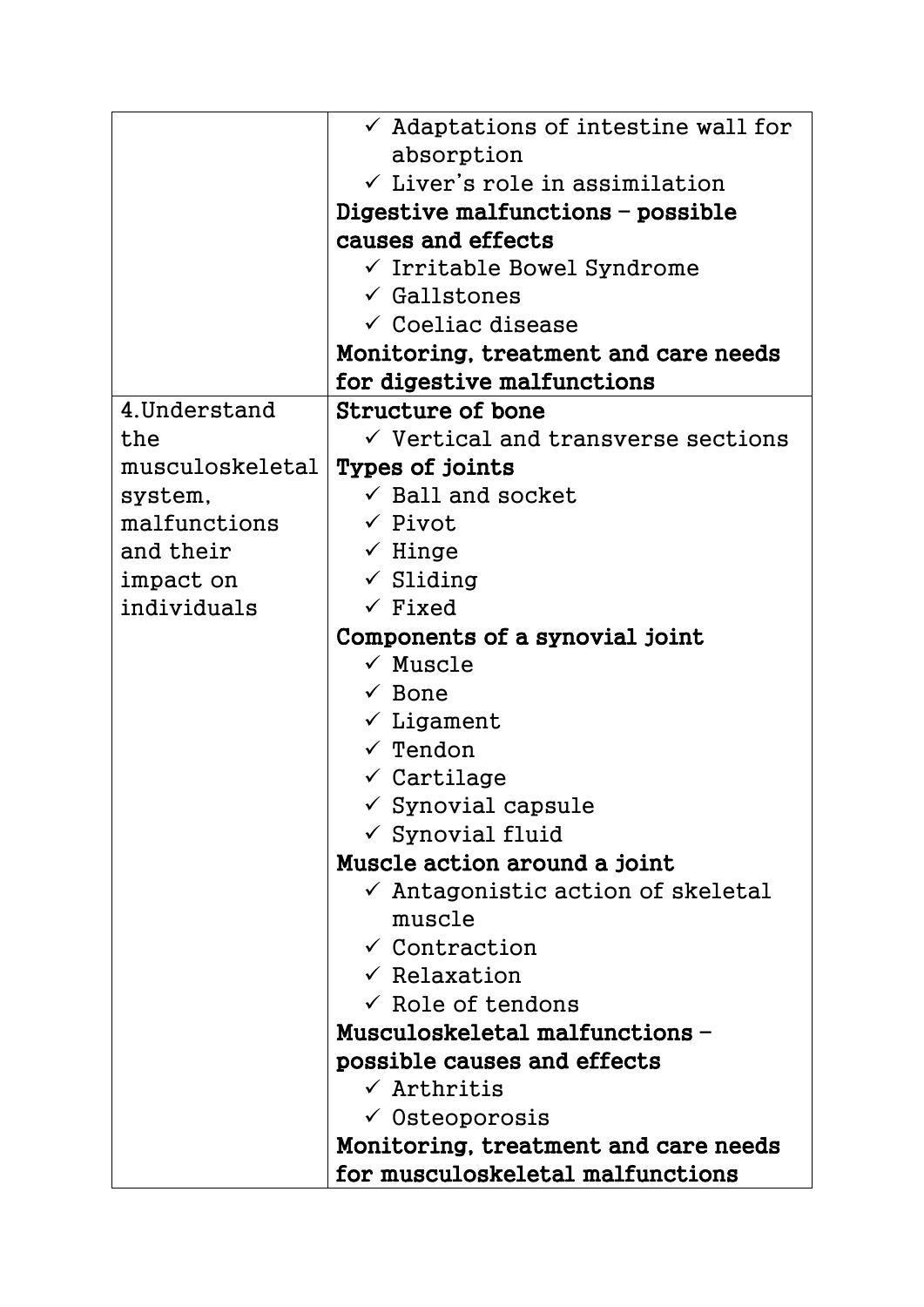| 5. Understand   | Components of nerve systems                 |
|-----------------|---------------------------------------------|
| the control and | $\checkmark$ Central nervous system         |
| regulatory      | $\checkmark$ Peripheral nerves              |
| systems,        | $\checkmark$ Autonomic system               |
| malfunctions    | $\checkmark$ Spinal cord                    |
| and their       | $\checkmark$ Sensory and motor neurons      |
| impact on       | Structure and function of brain             |
| individuals     | $\checkmark$ Cerebral cortex                |
|                 | $\checkmark$ Cerebellum                     |
|                 | $\checkmark$ Frontal lobes                  |
|                 | $\checkmark$ Corpus callosum                |
|                 | $\checkmark$ Hypothalamus                   |
|                 | $\checkmark$ Medulla                        |
|                 | $\checkmark$ Meninges                       |
|                 | Nerve action                                |
|                 | $\checkmark$ Structure of neuron            |
|                 | $\checkmark$ Role of axon/Dendron           |
|                 | $\checkmark$ Myelin sheath                  |
|                 | $\checkmark$ Synapse                        |
|                 | Organisation and function of endocrine      |
|                 | system                                      |
|                 | $\checkmark$ Pancreas                       |
|                 | $\checkmark$ Pituitary                      |
|                 | $\checkmark$ Adrenal glands                 |
|                 | $\checkmark$ Thyroid                        |
|                 | $\checkmark$ Hormones                       |
|                 | <b>Structure of kidney</b>                  |
|                 | $\checkmark$ Cortex                         |
|                 | $\checkmark$ Medulla                        |
|                 | $\checkmark$ Calyx                          |
|                 | $\checkmark$ Ureters                        |
|                 | $\checkmark$ Renal artery/vein              |
|                 | $\checkmark$ Urethra                        |
|                 | $\checkmark$ Bladder, kidney nephron        |
|                 | <b>Functions of kidney</b>                  |
|                 | $\checkmark$ Removal of urea, regulation of |
|                 | water levels, ultrafiltration,              |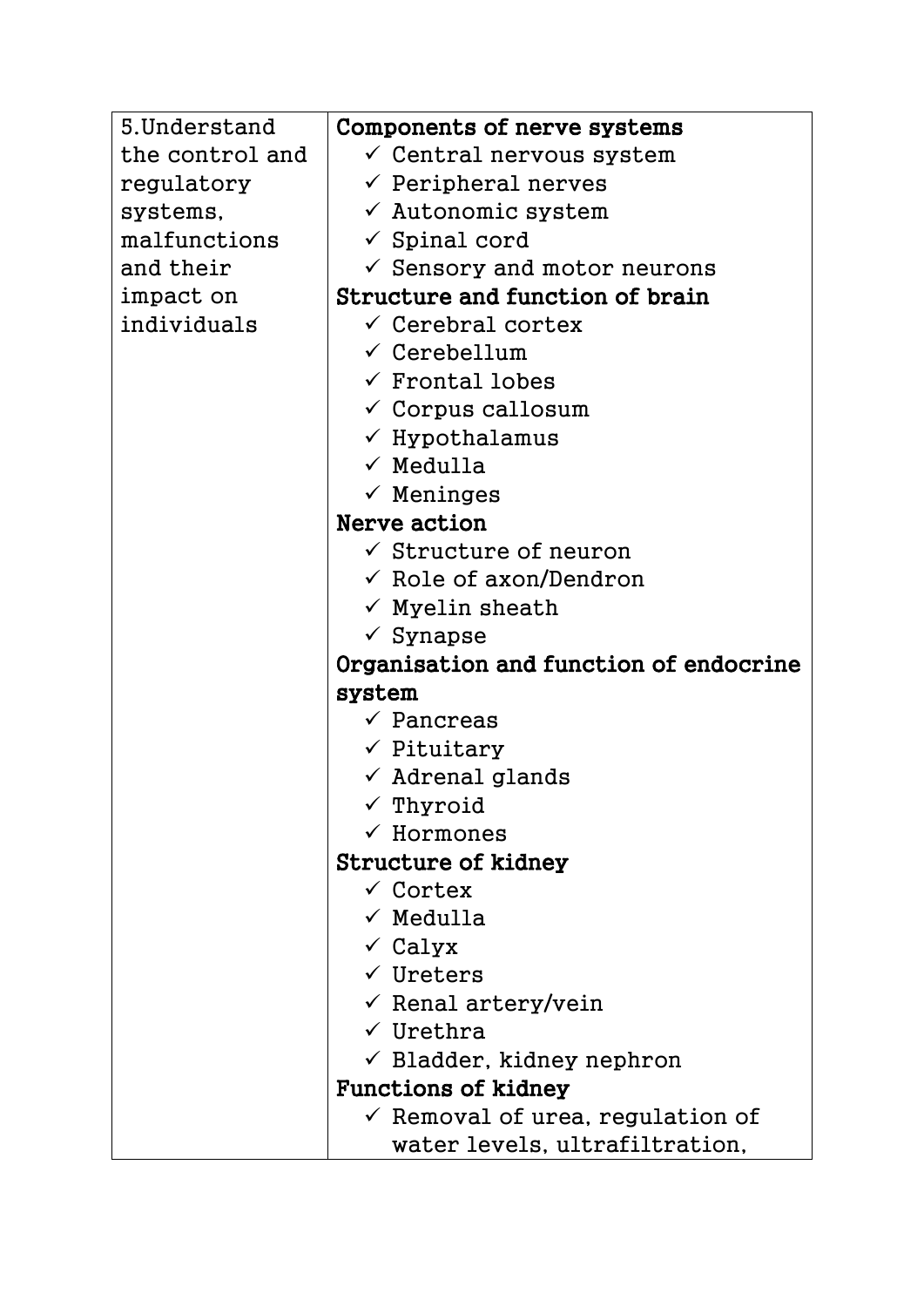|              | reabsorption, osmoregulation,                 |
|--------------|-----------------------------------------------|
|              | parts of nephron involved                     |
|              | Breakdown functions of liver                  |
|              | $\checkmark$ Deamination, detoxification,     |
|              | production of bile                            |
|              | The concept of homeostasis                    |
|              | $\checkmark$ Principle of homeostasis and its |
|              | importance                                    |
|              | Malfunctions of control and                   |
|              | regulatory systems – possible causes          |
|              | and effects                                   |
|              | $\checkmark$ Brain                            |
|              | $\checkmark$ CNS                              |
|              | $\checkmark$ Endocrine                        |
|              | $\checkmark$ Kidney                           |
|              | $\checkmark$ Liver                            |
|              | Monitoring, treatment and care needs          |
|              | malfunctions of control<br>for<br>and         |
|              | regulatory systems                            |
| 6.Understand | Structure of the eye                          |
| the sensory  | $\checkmark$ Pupil                            |
| systems,     | $\checkmark$ Iris                             |
| malfunctions | $\checkmark$ Tear glands                      |
| and their    | $\checkmark$ Humours or fluids                |
| impact on    | $\checkmark$ Conjunctive                      |
| individuals  | $\checkmark$ Cornea                           |
|              | $\checkmark$ Retina                           |
|              | $\checkmark$ Macula                           |
|              | $\checkmark$ Optic nerve                      |
|              | $\checkmark$ Ciliary muscle/suspensory        |
|              | ligaments                                     |
|              | $\checkmark$ lens                             |
|              | Structure of the ear                          |
|              | $\checkmark$ external                         |
|              | $\checkmark$ middle                           |
|              | $\checkmark$ inner ear                        |
|              | $\checkmark$ eardrum                          |
|              | $\checkmark$ stapes/incus/malleus ear bones   |
|              |                                               |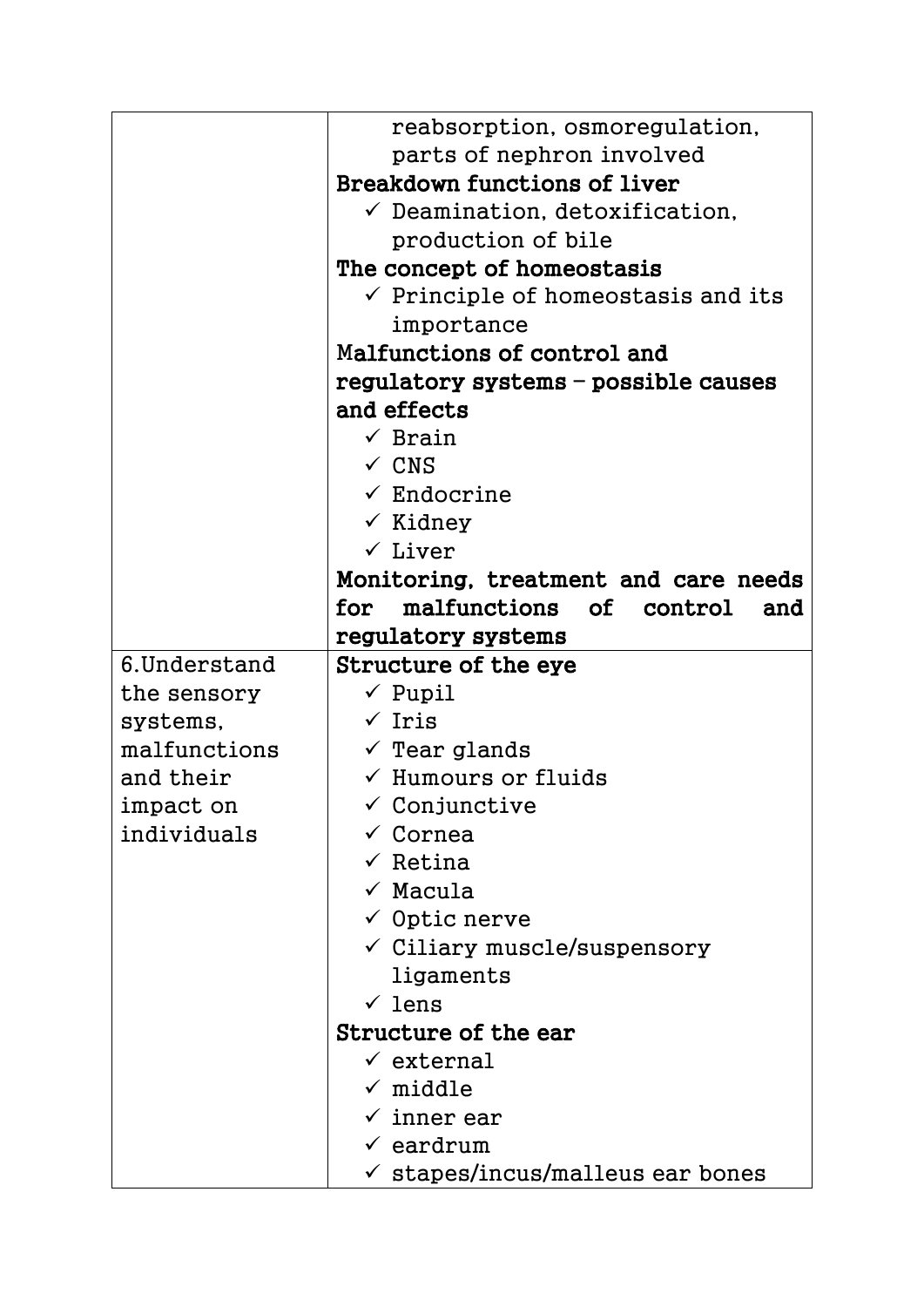| $\checkmark$ cochlea                         |
|----------------------------------------------|
| $\checkmark$ organ of Corti                  |
| $\checkmark$ Eustachian tube                 |
| $\checkmark$ Round window                    |
| $\checkmark$ Auditory nerve                  |
| $\checkmark$ Semi-circular canals            |
| $\checkmark$ Ampullae                        |
| Malfunctions of eye and ear $-$ possible     |
| causes and effects                           |
| $\checkmark$ Eye – glaucoma, AMD, cataracts, |
| retinopathy                                  |
| $\checkmark$ Ear – deafness                  |
| Monitoring, treatment and care needs         |
| for malfunctions of the eye and the ear      |

# Key terms

| Angiogram   | A type of x-ray that involves a dye<br>visible in $x$ -ray photographs that is<br>injected into the blood system so that<br>narrowing of coronary arteries can be<br>seen                                                         |
|-------------|-----------------------------------------------------------------------------------------------------------------------------------------------------------------------------------------------------------------------------------|
| Angioplasty | A microscopic deflated balloon is<br>passed into a narrowed artery and<br>inflated, pushing the artery open.<br>Sometimes a microscopic mesh tube or<br>stent is inserted at the same time.<br>keeping the artery open for longer |
| Coronary    | Using a piece of artery from the chest                                                                                                                                                                                            |
| bypass      | to bypass or bridge a blocked region of                                                                                                                                                                                           |
|             | coronary artery, allowing blood to flow                                                                                                                                                                                           |
|             | beyond the blockage                                                                                                                                                                                                               |
| Peak flow   | The rate of expired air, measured on a                                                                                                                                                                                            |
|             | hand-held device                                                                                                                                                                                                                  |
| Inhaler     | A method of getting medication                                                                                                                                                                                                    |
|             | directly into the lungs. May be                                                                                                                                                                                                   |
|             | $prescurised. Two types-relievers$                                                                                                                                                                                                |
|             | (blue) that dilate the bronchi during an                                                                                                                                                                                          |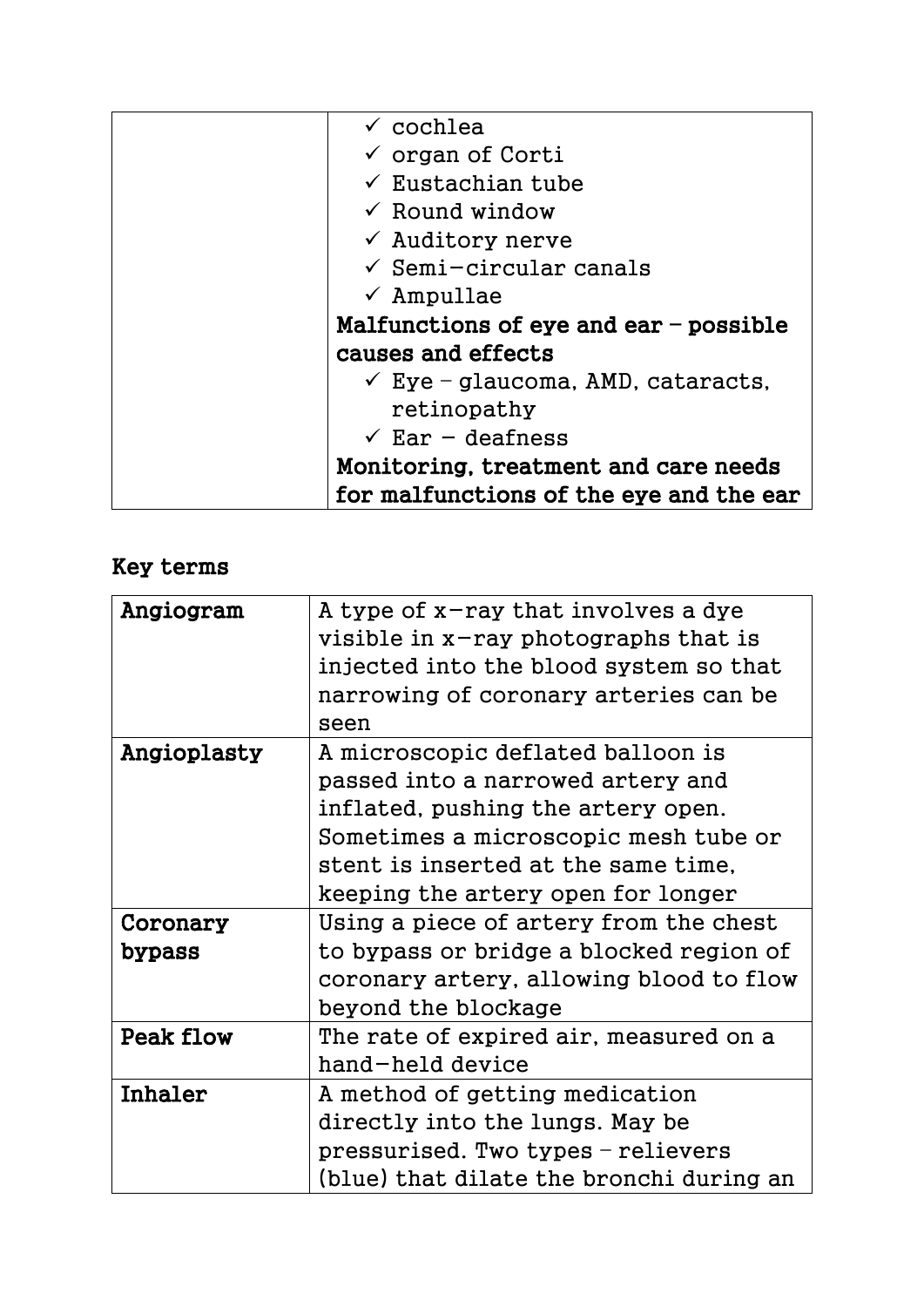|              | attack and preventers (red, brown or<br>orange) that reduce sensitivity and |
|--------------|-----------------------------------------------------------------------------|
|              | inflammation of the bronchi                                                 |
| Nebuliser    | A mouthpiece or facemask that                                               |
|              | introduces medication to the lungs as a<br>fine spray                       |
| Spirometer   | Equipment that measures the volume of                                       |
|              | the lungs and how much air can be                                           |
|              | exchanged per breath                                                        |
| Ultrasound   | Using high frequency sound to generate                                      |
|              | internal images of structures within                                        |
|              | the body. Echoes from the objects are                                       |
|              | interpreted by a computer                                                   |
| Lithotripsy  | Using high-frequency sound waves to                                         |
|              | vibrate apart solid objects like all                                        |
|              | stones                                                                      |
| Endoscopy    | Inserting a microscopic light source                                        |
|              | and video camera at the end of a long                                       |
|              | flexible tube through either end of the                                     |
|              | gut. Images are relayed to a screen                                         |
| Biopsy       | A sample of tissue that is taken from                                       |
|              | the body for examination under a                                            |
|              | microscope                                                                  |
| HRT (hormone | Prescribing the hormones oestrogen                                          |
| replacement  | and/or progesterone to post-                                                |
| therapy)     | menopausal women. There is some                                             |
|              | evidence increased risk of strokes,                                         |
|              | blood clots and certain cancers                                             |
| Diuretics    | Drugs that flush out excess water from                                      |
|              | the body by increasing urination                                            |
| Steroids     | Drugs used to reduce inflammation                                           |
|              | brought about by overactive immune                                          |
|              | systems                                                                     |
| Immune-      | Medication that suppresses the types of                                     |
| suppressants | white blood cell involved in rejection,                                     |
|              | slowing down or preventing the                                              |
|              | destruction of the donated organ. Also                                      |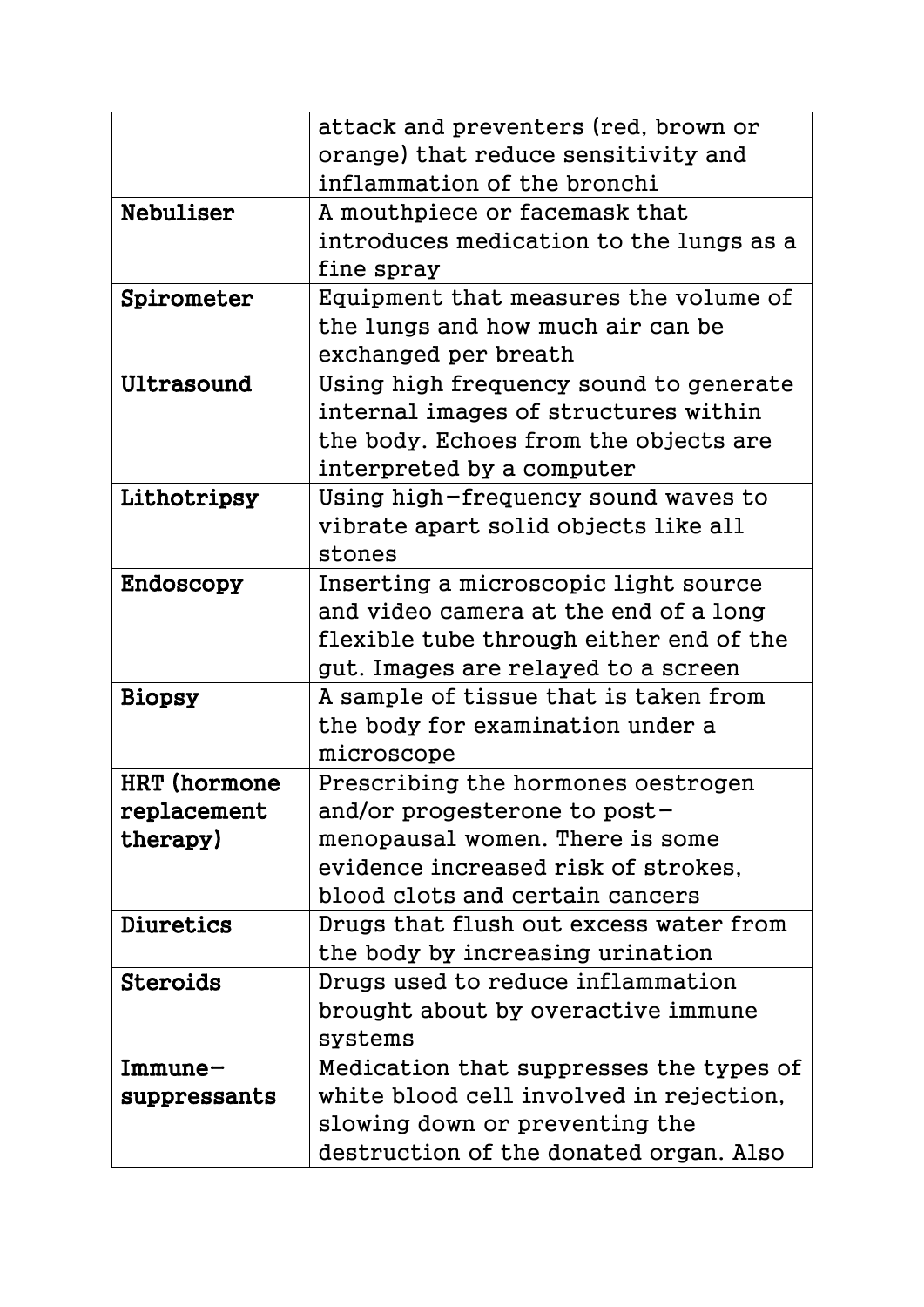|             | suppresses the response to viruses and  |
|-------------|-----------------------------------------|
|             | cancers                                 |
| Dialysis    | Devices used to clean the blood of      |
|             | impurities such as urea                 |
| Hearing aid | Small digital or analogue amplification |
|             | device worn in or behind the ear(s) to  |
|             | magnify sounds                          |
| Cochlear    | A small electrical device that detects  |
| implant     | sounds and sends impulses to the brain  |

# Learning outcome 1: Understand the cardiovascular system, malfunctions and their impact on individuals

# Composition of blood (What blood is made of)

Erythrocytes – these are red blood cells that carry oxygen and some carbon dioxide

Lymphocytes – this is a type of white blood cell, it destroys viruses and cancer cells

Neutrophils – this is a type of white cell, produce antibodies to fight infection

Monocytes – this is a type of white blood cell, remove dead cells and bacteria

Platelets – triggers blood clotting

Plasma – this is a yellow liquid which makes up 55 per cent of the blood. It is made up of mostly water

# Functions of blood (What does the blood do in the body)

Transport – nutrients from digestive system to tissues or storage areas like the liver.

Blood proteins - Lipoproteins carry fats. LDL (low density lipoprotein) deposits fat and cholesterol in the arteries, HDL (high density lipoprotein) does not and collects the deposits of fat and cholesterol

Temperature regulation  $-$  blood circulates heat around the body and removes heat from the body.

Exchange of materials with body tissues  $-$  capillaries supply the tissues with oxygen and nutrients and remove waste products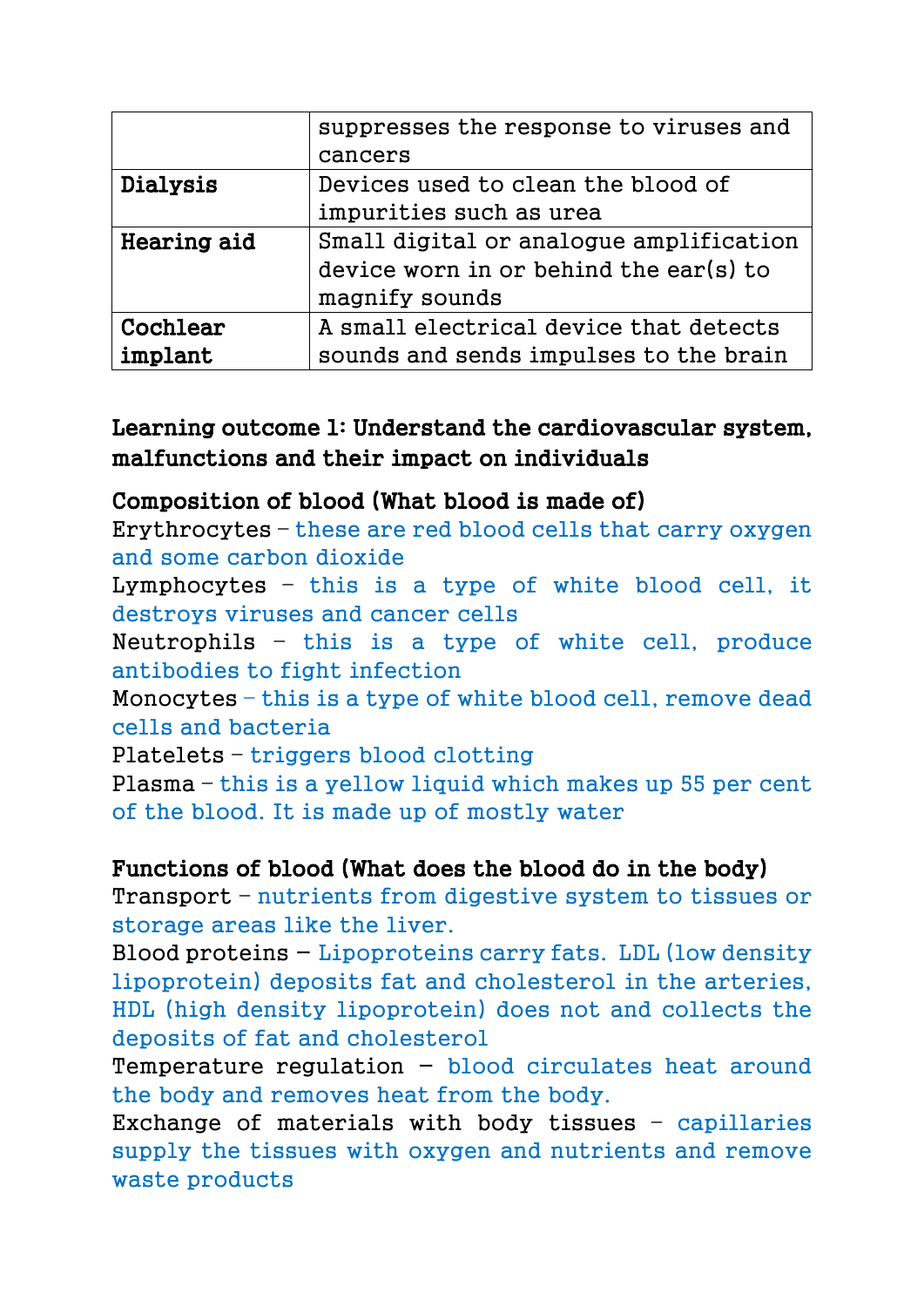Preventing infection  $-$  the immune system produces antibodies to fight infections. White blood cells are involved in the immune response Blood clotting - if blood is exposed to the air, platelets make the blood coagulate and forms a scab over the damaged area

#### Structure of heart.

Atria – the two top chambers in the heart which blood is passed to the ventricles. The right atrium receives deoxygenated blood from the veins of the body, the left atrium oxygenated blood to the pulmonary vein

Ventricles – two bottom chambers of the heart which collect blood from the lungs and body

Vena cava – there are two vena cava's one is the inferior which brings deoxygenated blood back to the heart from the lower body, the other is the superior which brings deoxygenated blood back to the heart from the lower body Pulmonary arteries - takes deoxygenated blood to the lungs from the heart

Pulmonary vein – takes blood with oxygen to the heart from the lungs

Aorta -distributes blood with oxygen to all parts of the body

Tricuspid and bicuspid valves – one way valves between the atria and the ventricles and to prevent back flow of blood Semi-lunar valves – one way valves to allow blood to leave the heart and prevent back flow

Coronary arteries – these supply oxygen-rich blood to the entire heart muscle

#### Function of heart

Double pump – your heart is a single organ, but acts as a double pump. The first pump carries oxygen-poor blood to your lungs, where it uploads carbon dioxide and picks up oxygen. It then delivers oxygen-rich blood back to your heart. The second pump delivers oxygen-rich blood to every part of your body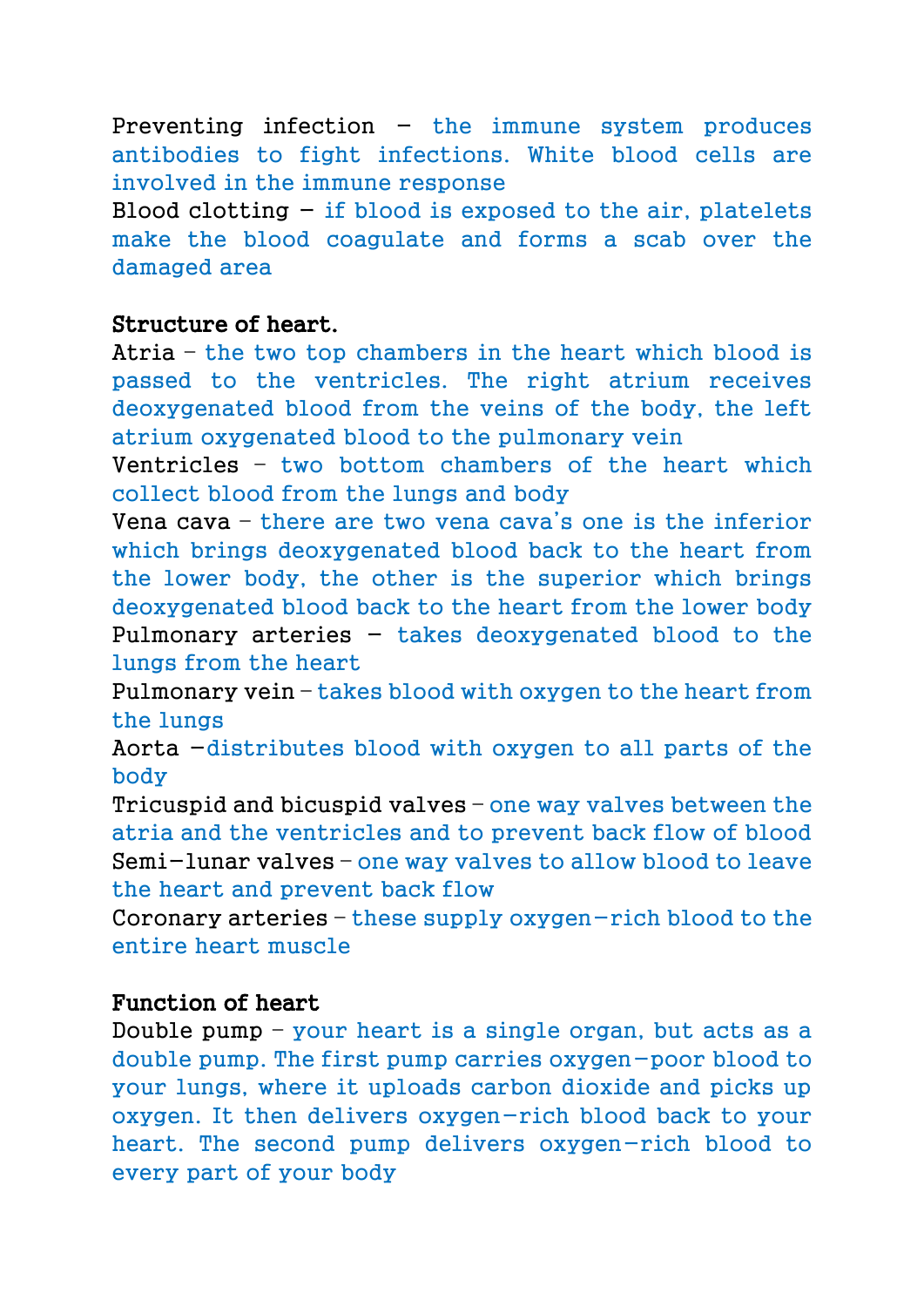Diastole – when the heart muscle relaxes and allows the chambers to fill with blood

Systole - ventricles are contracting to pump blood to the body and the lungs

Cardiac cycle – co-ordinated flow of blood through the heart. It includes the phase of relaxation diastole and the contraction systole

#### Control and regulation of cardiac cycle

Location and role of SA and AV nodes – the sinoatrial (SA) node is located in the right atrium of your heart, the atrioventricular (AV) node is located in the interatrial septum close to the tricuspid valve. The way the electric current passes through the heart to make the atria and ventricles contract

Purkyne fibres  $-$  carry the current down to the ventricles so they contract

ECG trace (P, Q, R, S and T waves/spikes) - method of monitoring the cardiac cycle

#### Types, structure and functions of blood vessels

Arteries  $-$  carry blood with oxygen away from the heart. Apart from pulmonary artery which carries blood without oxygen from the heart to the lungs.

Veins – carry blood without oxygen to the heart. Apart from the pulmonary vein which carries blood with oxygen from the lungs to the heart.

Capillaries - microscopic tubes that carry blood with oxygen from the arteries to the tissues and then collects the waste products from the tissues and passes this blood to the veins to go back to the heart

## Formation of tissue fluid and lymph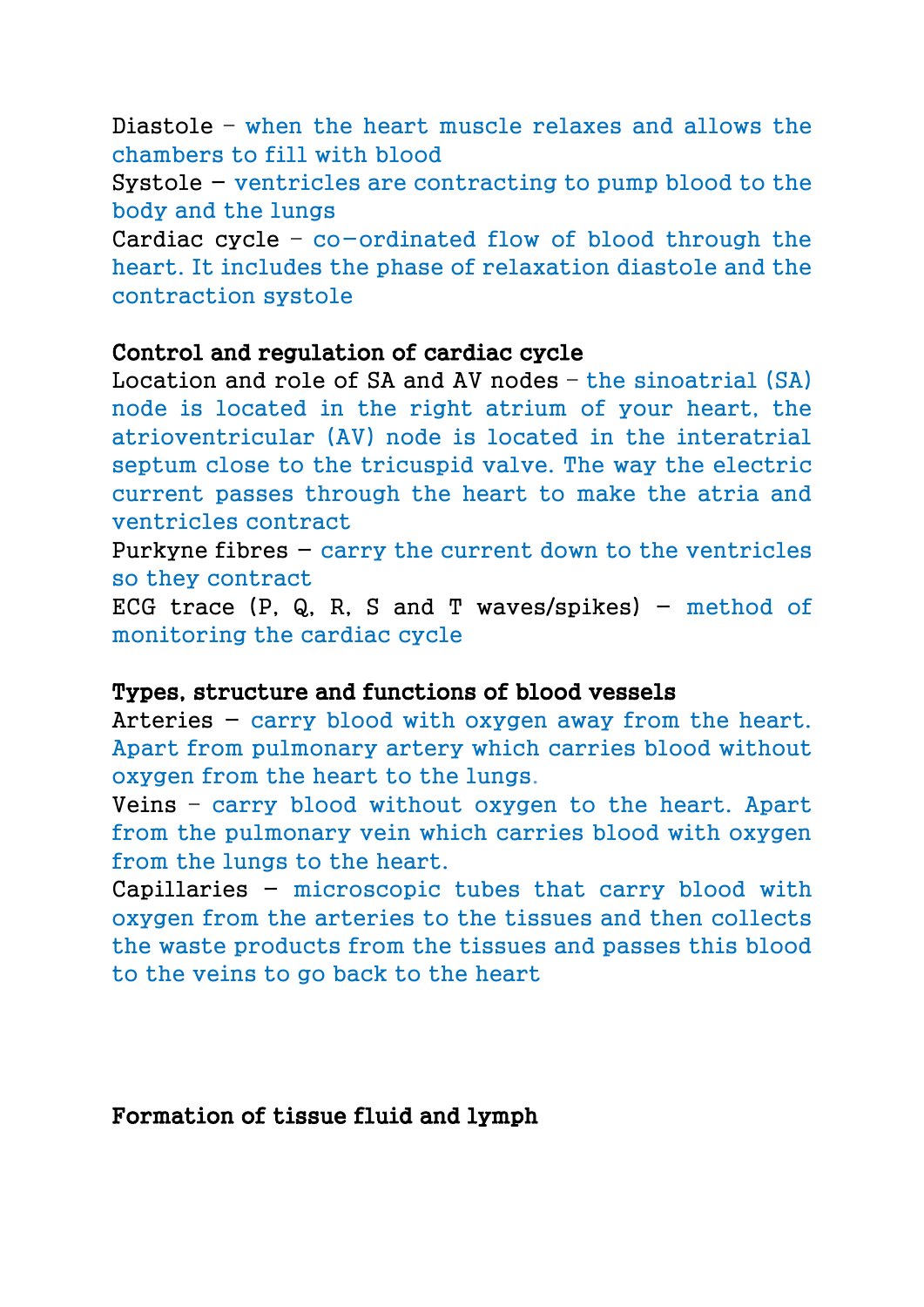Role of hydrostatic pressure  $-$  pushes water out of the capillaries into the tissue cells. Osmosis makes the water go back into the capillaries

Blood proteins – are present in blood plasma. They have many different functions including transport of lipids, hormones, vitamins and minerals in the circulatory system and the functioning of the immune system

Structure and role of lymphatic system – it is a network of tubes throughout the body the drain fluid from tissues and empties it back into the bloodstream. The main roles of the lymphatic system include managing the fluid levels in the body, filtering out bacteria, and housing types of white blood cells.

## Cardiovascular malfunctions – possible causes and symptoms

 $Hypertension - blood pressure.$  Low blood pressure leads to dizziness and fainting. High blood pressure leads to a greater risk of stroke, heart attacks and kidney damage Coronary heart disease (e.g. angina, heart attack)  $$ arteries become unhealthy and clog up with fat and cholesterol. White blood cells attack the deposits and then die reducing the space inside and restricting the flow of blood to the heart. Angina is pain in the heart caused by the cells not having enough oxygen. If the artery becomes completely blocked and is not treated this could cause a heart attack.

## Monitoring, treatment and care needs for cardiovascular malfunctions (e.g. impact on lifestyle changes, medication, blood pressure readings, ECG traces, coronary bypass)

Learning outcome 2: Understand the respiratory system, malfunctions and their impact on individuals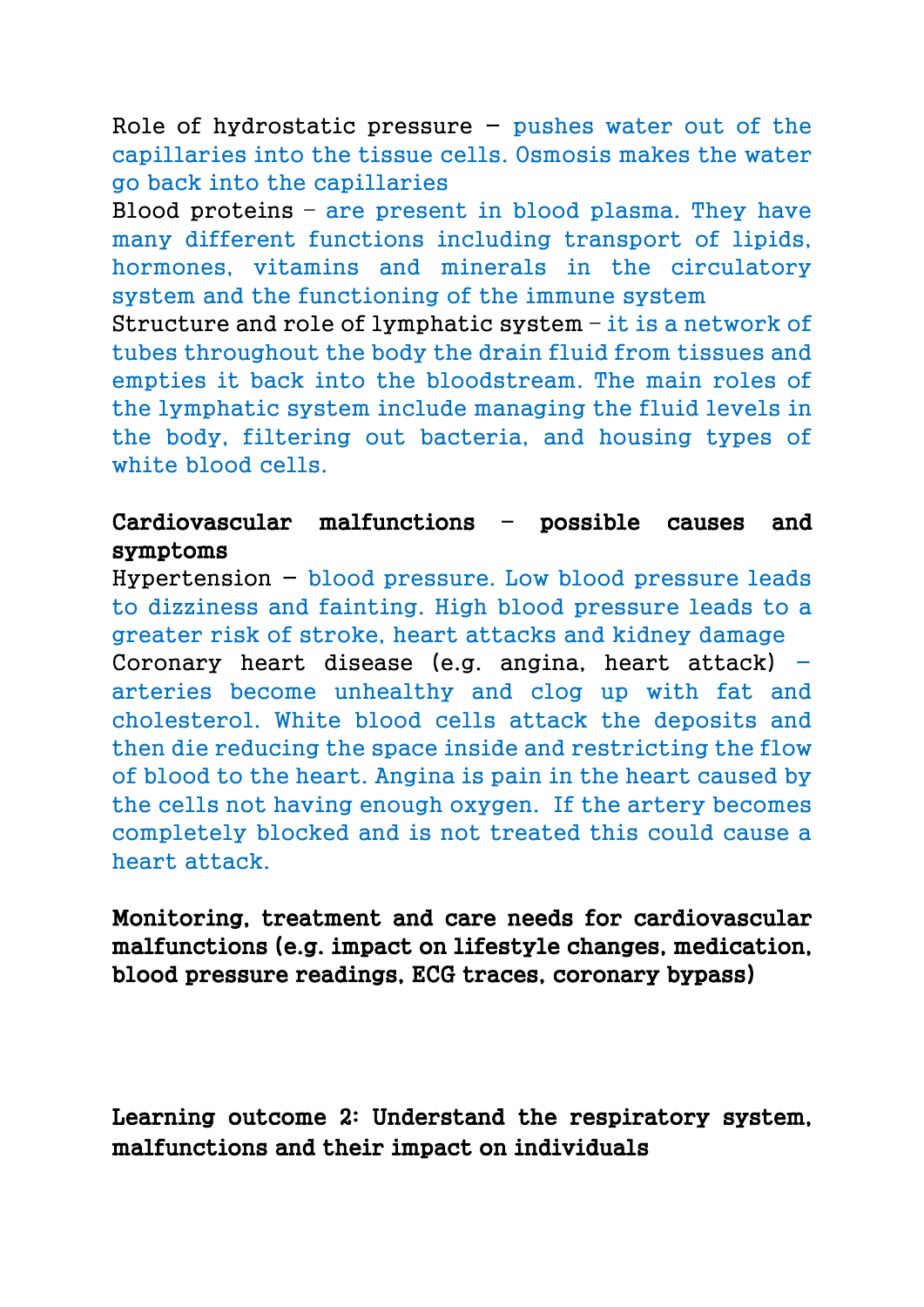## Structure of respiratory system

Larynx – the hollow muscular organ forming an air passage to the lungs and holds the vocal cords, known as the voice box

Trachea – also known as the windpipe, leads from the back of the throat to the lungs allowing air to pass through

Bronchi – the trachea splits into two bronchi which form the main passageway into the lungs

Bronchioles – as the bronchi get nearer to the lungs they become narrower forming bronchioles

Alveoli – are tiny sacs within our lungs that allow oxygen and carbon dioxide to move between the lungs and bloodstream

Diaphragm – is the primary muscle used in the process of inspiration, or inhalation. It is located in the lower ribs. The work of breathing is done by the diaphragm.

Intercostal muscles – muscles between the ribs.

Pleural membranes – these are crucial to the inflating and deflating as well as preventing friction as the lungs move. If the space between the membranes is punctured, the lung on that side will not inflate.

# Inspiration and expiration – the process of breathing in and out

Role of pleural membranes  $-$  these are crucial to the inflating and deflating as well as preventing friction as the lungs move.

Role of diaphragm  $-$  the diaphragm recoils upwards into its domed position and gravity causes the ribcage to drop back and downwards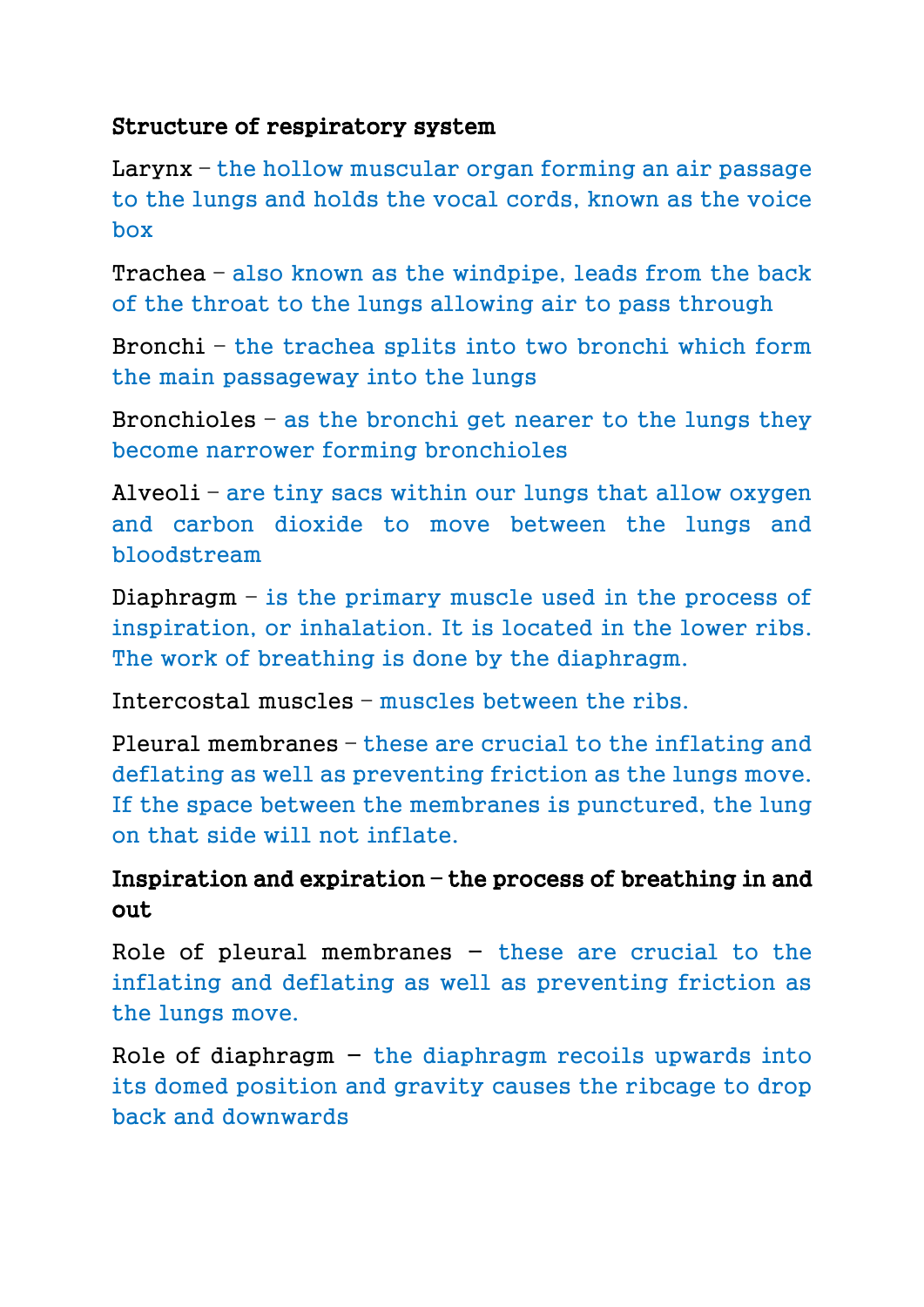Role of intercostal muscles  $-$  They contract to pull the ribcage back down with more force

## Gaseous exchange – the site of gaseous exchange is in the alveoli

Role and structure of alveoli walls – their vast number with the capillaries that are surrounding make up a large surface area, helping a larger amount of gaseous exchange to take place. The walls are very thin which means gasses can move back and forward easier. The walls are covered with a thin layer of water allowing oxygen to dissolve before being lost

Diffusion gradients – when there is a higher amount of oxygen in red blood cells, the body counteracts this and swaps it for carbon dioxide

Erythrocytes – carry the oxygen to other parts of the body and then exchange this for carbon dioxide to bring back to the heart to exchange for oxygen.

Plasma - The carbon dioxide which is produced by respiration in the cells diffuses into the blood plasma

#### Cellular respiration

Role of glucose – glucose is a type of sugar we get from the food we eat. It is glucose that produces the energy required in our body. Every cell in our bodies requires energy to work

Oxygen – oxygen is needed to mix with the glucose to create energy

Function of ATP – stores energy in a simple chemical form to be released to cells

Aerobic/anaerobic respiration – aerobic is using oxygen to produce energy which takes place in the mitochondria.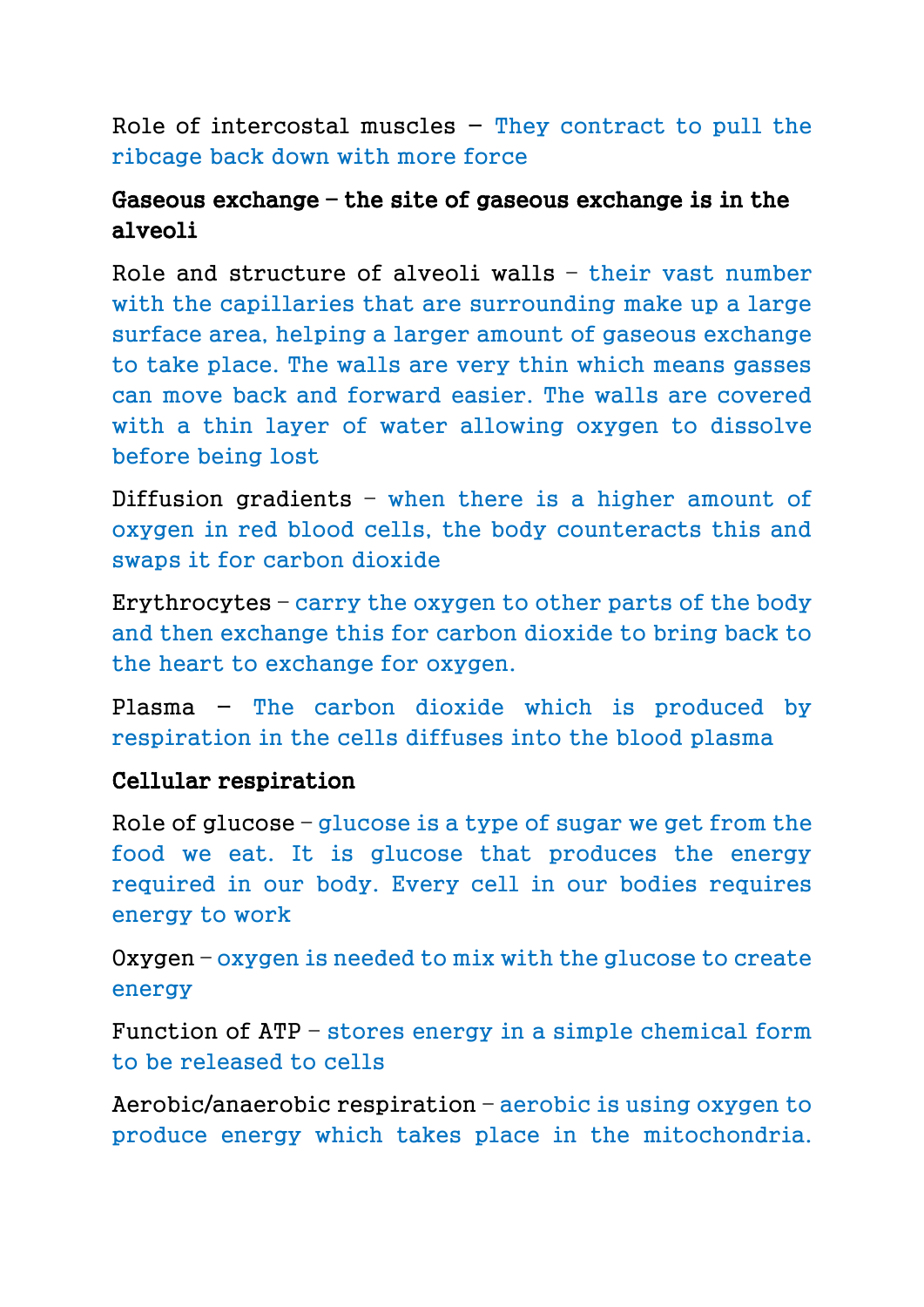Anaerobic is when there is not enough oxygen available and energy is produced without oxygen as it is not needed

Production of carbon dioxide – this is produced when the glucose and oxygen mix to create energy

Production of lactic acid – this is produced during intense exercise as we are using more energy and creating more waste products

Production of ATP – when the glucose is broken down with the oxygen it creates ATP which contains the energy needed by the body

#### Respiratory malfunctions – possible causes and effects

Asthma – the bronchi become inflamed and narrow causing the sufferer to have difficulty breathing or become short of breath. This can be triggered by pollution, dust or animal fur

Emphysema – caused by long term smoking. Cilia are paralysed then killed by the smoke leading to a build-up mucus. This makes it difficult for the sufferer to breath

Cystic fibrosis – caused by a defective gene and causes a thick layer of mucus to build up and block the bronchioles

Monitoring, treatment and care needs for respiratory malfunctions (e.g. impact on lifestyle, inhalers, medication, peak flow, physiotherapy, spirometry, oxygen)

Learning outcome 3: Understand the digestive system, malfunctions and their impact on individuals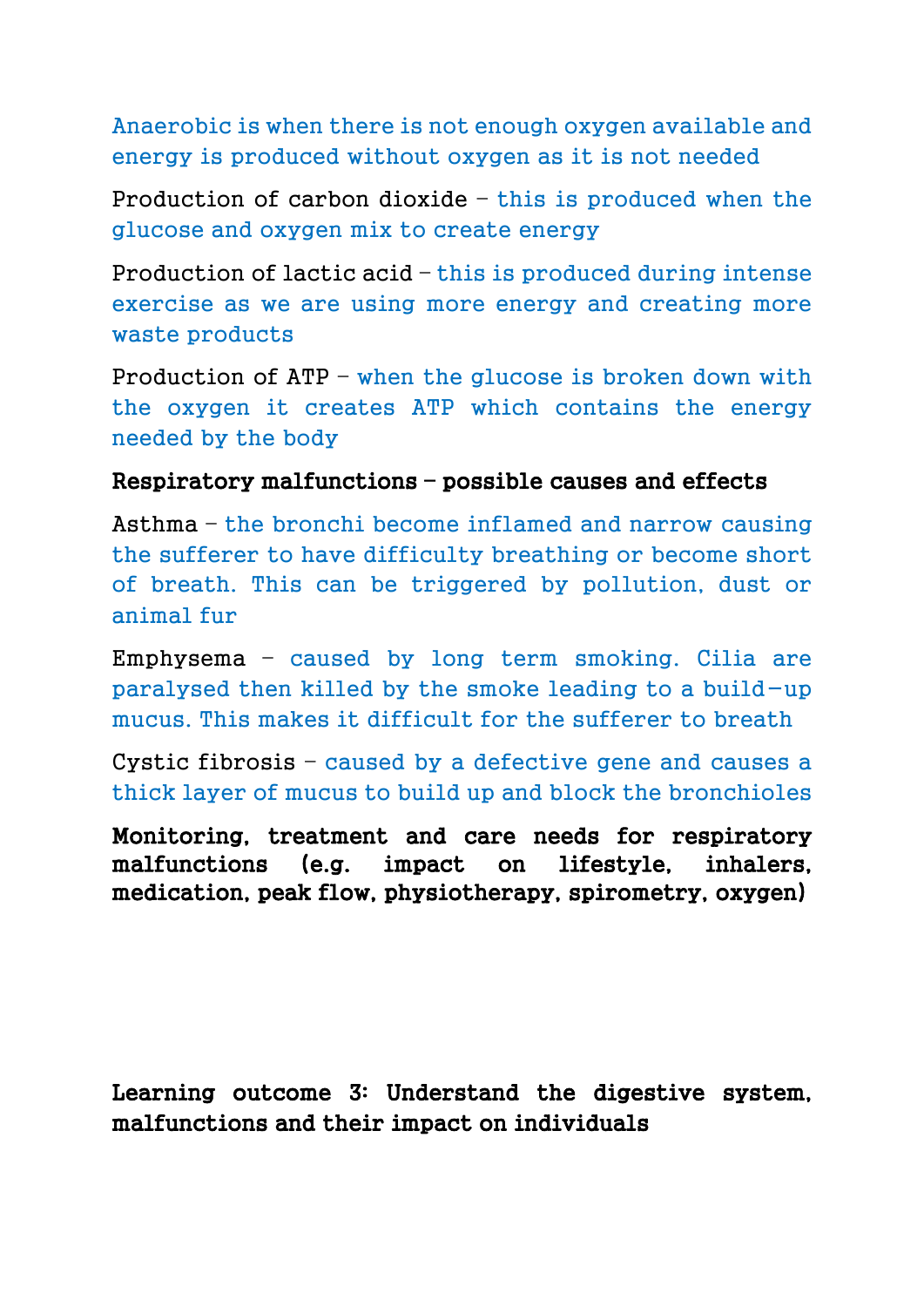## Gross structure of digestive system and functions of component parts

Buccal cavity – also known as the oral cavity, found within the mouth

Salivary glands – produce saliva which helps to moisten food and make it easier to swallow

Epiglottis – a muscular flap that prevents food from going down the airway (trachea)

Oesophagus – the tube that leads to the stomach

Stomach – where food is mixed with chemicals to digest nutrients and produce protein for the blood to pick up.

Small intestine – formally known as the duodenum, a long tube where further digestion takes place, helped by fluids from the liver and pancreas

Large intestine – also known as the colon, this is where the remaining food and water is taken. Most of the water is removed and taken by the blood

Rectum – faeces is stored here

Anus - waste is expelled from here

Liver – produces bile to help with the breakdown of food  $Gallbladder - stores bile made by the liver until it is$ needed for digestion

Bile duct – where the bile enters the gut

Pancreas - produces other digestive enzymes to help with the breakdown of food

Pancreatic duct – where these enzymes enter the gut

#### Mechanical and chemical digestion

Action of chewing – this is part of the mechanical digestion where we break the food down so that it is small enough to swallow

Action of stomach – the stomach churns the food breaking it up into smaller pieces to make it easier to digest nutrients

Action of digestive enzymes in stomach and small intestine – this is the chemical digestion element where proteins, carbohydrates and fats are broken down into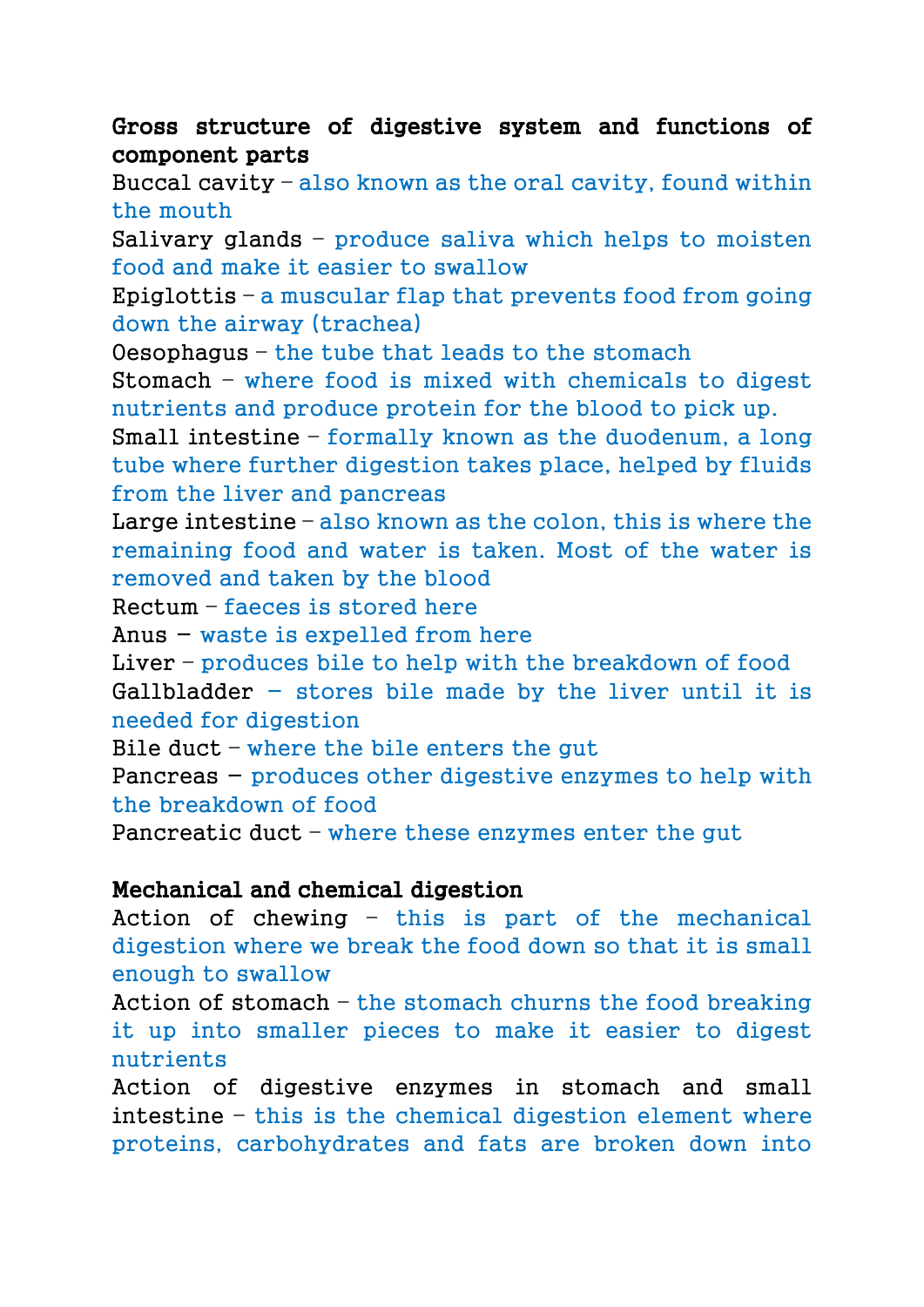## smaller molecules in order for them to pass through the gut wall

#### Digestive roles of liver and pancreas

Digestive role of pancreatic juice – supplies salts to help with the further chemical digestion and to help break down fats

Digestive role of bile  $-$  supplies salts to help with the further chemical digestion and to help break down fats

#### Absorption and assimilation

Adaptations of intestine wall for absorption (e.g. nutrients) – villi line the wall of the intestine creating a wider surface area to ensure as many nutrients as possible pass through to the blood stream

Liver's role in assimilation – its job is to sort, utilise and distribute the necessary metabolic chemicals

#### Digestive malfunctions – possible causes and effects

Irritable Bowel Syndrome (IBS) – some of the causes of IBS could be stress, alcohol, caffeine, chocolate and fried food. The muscles of the gut alter their normal rhythms. Alternating bouts of constipation and diarrhoea.

Gallstones – crystals that form in the gall bladder causing pain when they stick in the bile duct

Coeliac disease – reduced absorption of nutrients caused by an immune response to gluten. A high fat diet could be one of the main causes due to the creation of more bile.

Monitoring, treatment and care needs for digestive malfunctions (e.g. impact on diet/lifestyle, endoscopy, ultrasound, lithotripsy and monitoring, medication)

Learning outcome 4: Understand the musculoskeletal system, malfunctions and their impact on individuals

Structure of bone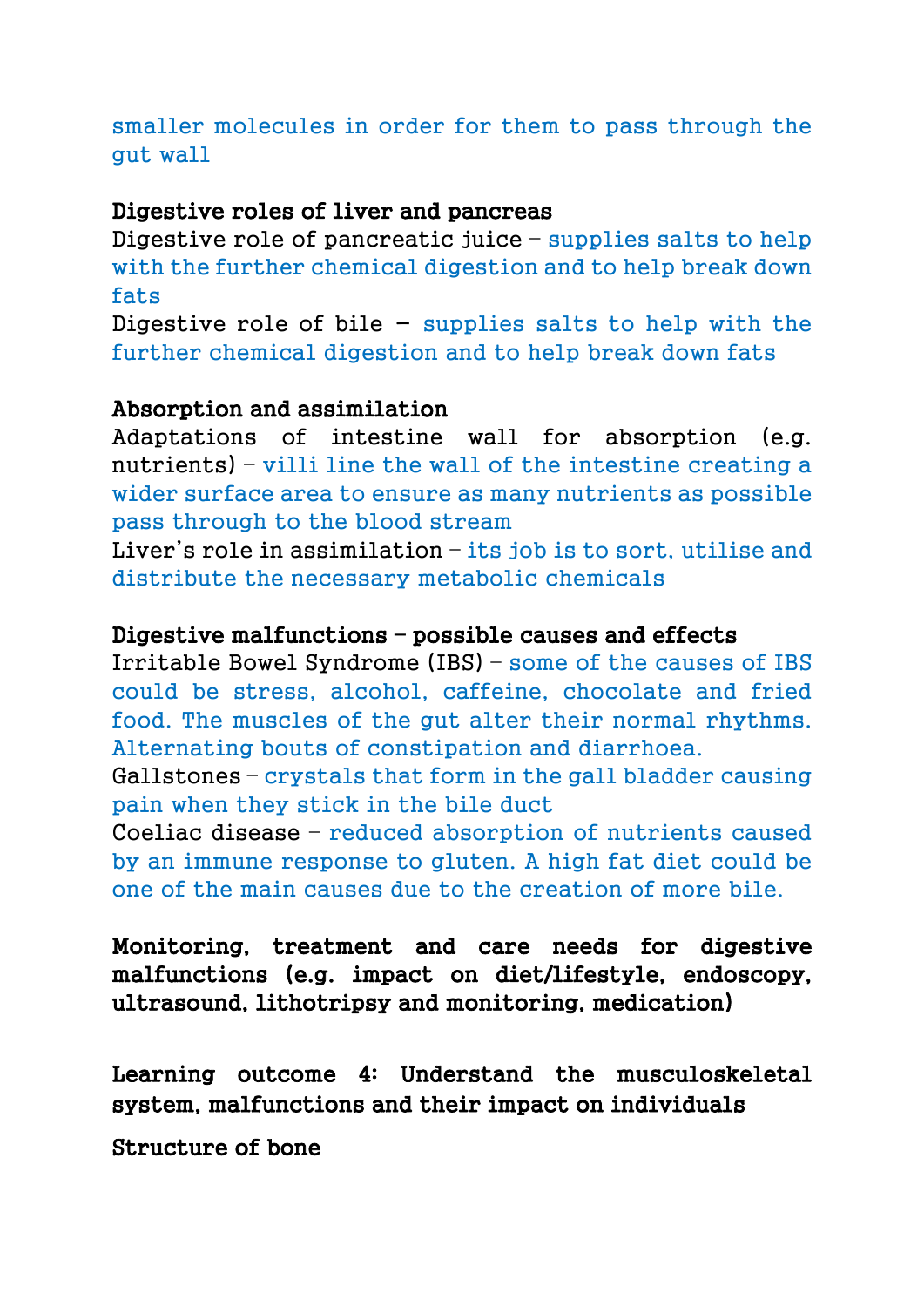Vertical section of bone – this is where the bone has been split lengthways to show the inside of the bone Transverse section of bone  $-$  this is where the bone has been cut through the middle to show the 'tree like' centre.

# Types of joint

Ball and socket (e.g. hip, shoulder)



Pivot (e.g. neck)



Hinge (e.g. elbow, knee)

Hinge Joint



Sliding (e.g. wrist, ankle)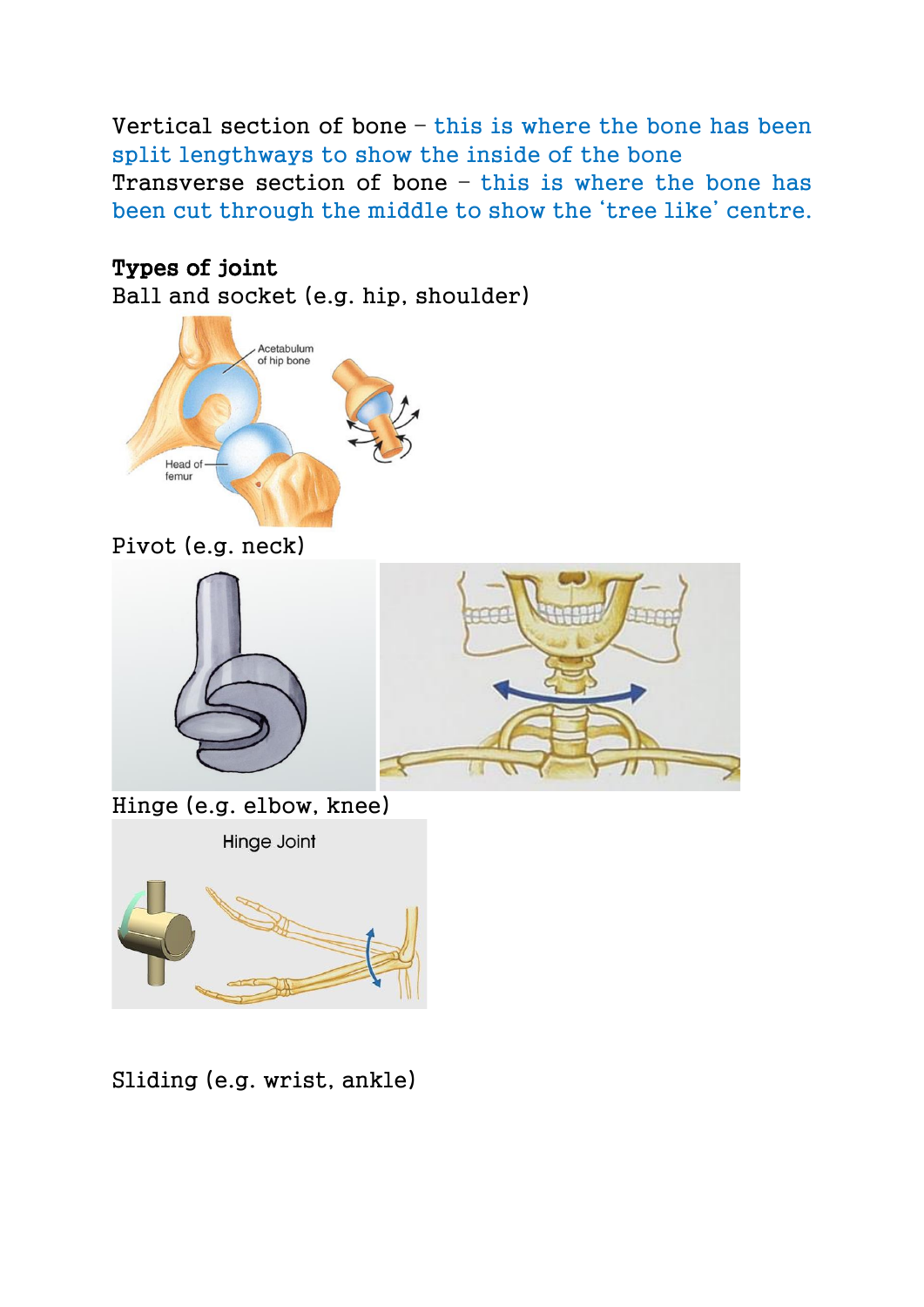

# Fixed (e.g. cranium, pelvis)

Immovable/Fixed Joints



## Components of a synovial joint

Muscle – allow the arm to move by contracting and relaxing Bone – the two bones of the lower arm work with the humerus bone of the upper arm Ligament – hold bones together and in position Tendon - attach muscle to bone Cartilage – tough smooth substance at each end of bones to protect the ends of the bones Synovial capsule – tough membrane enclosing the joint Synovial fluid - lubricating fluid within the synovial capsule, also acts as a shock absorber

## Muscle action around a joint

Antagonistic action of skeletal muscle – this is where bones have to work in pairs that bring about opposite actions

Contraction – this is where a bone is being pulled into position by the muscle

Relaxation – when the muscle relaxes and the bone goes back to where it was

Role of tendons – these allow the muscles to operate at a distance from the bone

Musculoskeletal malfunctions – possible causes and effects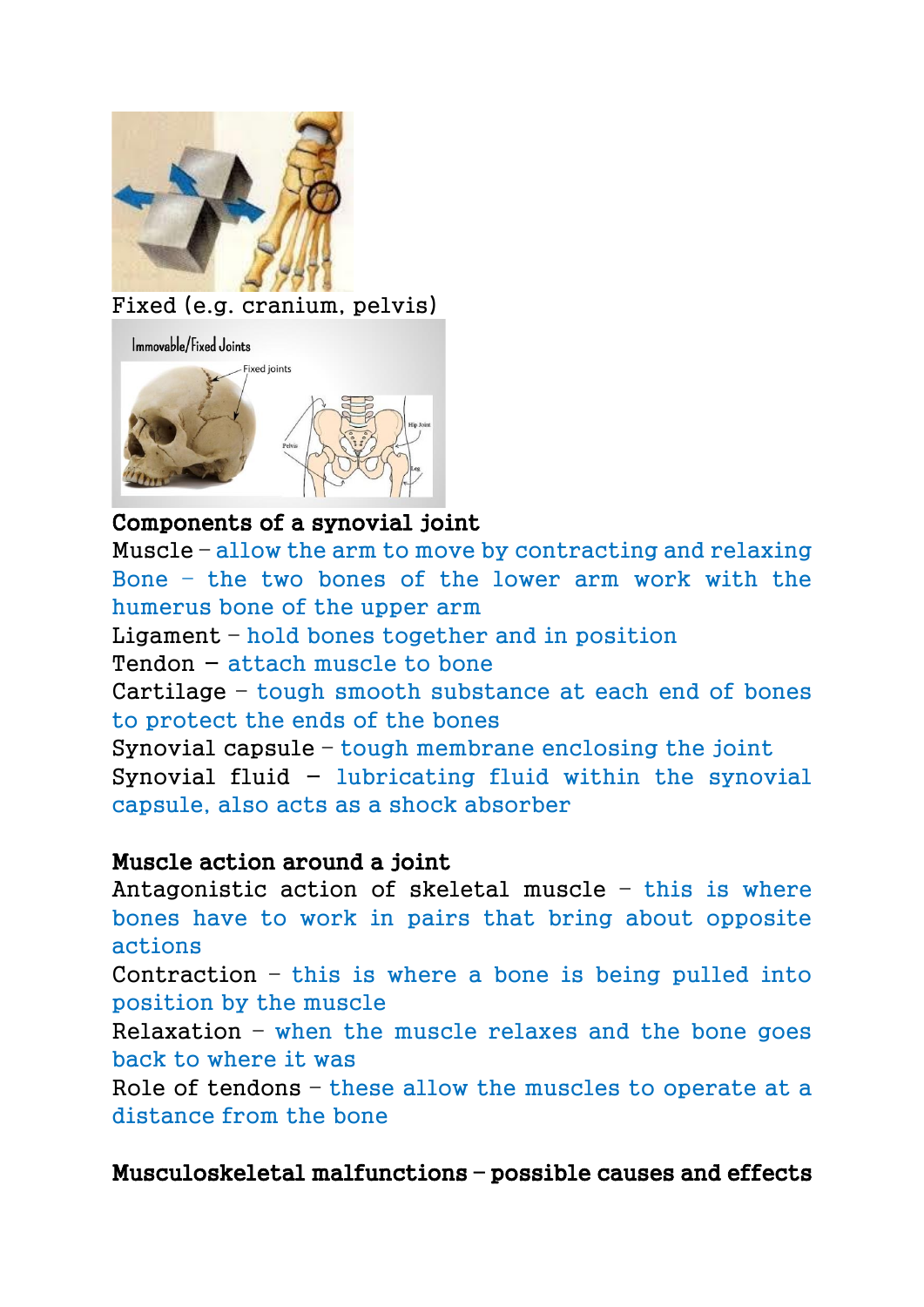Arthritis – there are two types of arthritis; osteoarthritis and rheumatoid arthritis. Osteoarthritis is where the cartilage erodes so that the bones rub together. Rheumatoid arthritis is an autoimmune disease where antibodies attack the linings of joints

Osteoporosis – thinning of the bones usually due to ageing. Common in post-menopausal women

Monitoring, treatment and care needs for musculoskeletal malfunctions (e.g. impact on lifestyle, clinical observation, blood tests, bone density scans, physiotherapy, exercise, dietary changes, and assistive technology

Learning outcome 5: Understand the control and regulatory systems, malfunctions and their impact on individuals

Components of nerve systems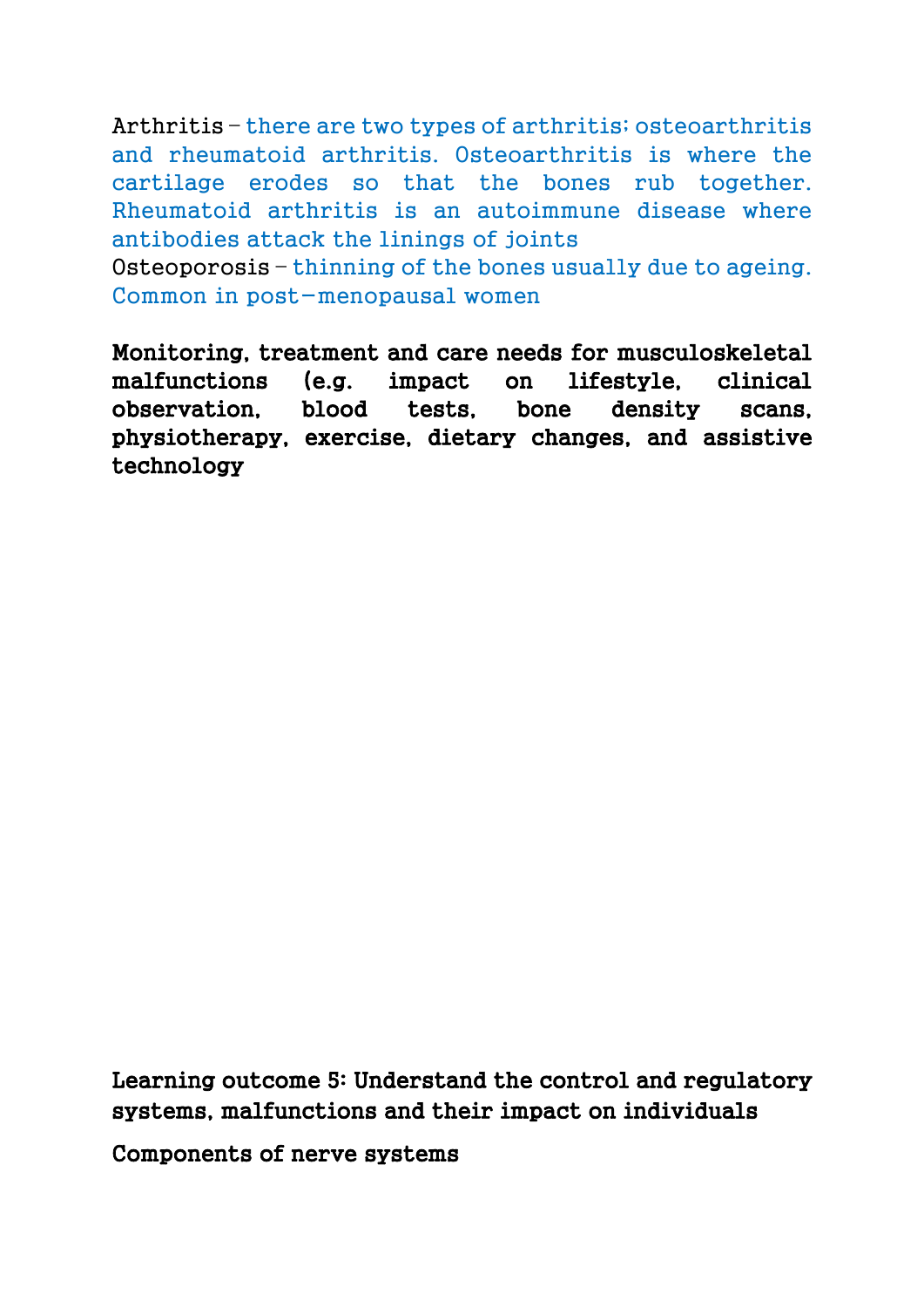Central Nervous System – includes the brain, spinal cord and peripheral nerves that spread out around the body. This system is voluntary

Autonomic system – involuntary – runs the digestive system etc.

Spinal cord – Leads from the brain to the base of the spine Sensory neurons  $-$  carry messages like pain from the tissues

Motor neurons – carry messages to the muscles

#### Structure and function of brain

Cerebral cortex – precise functions are linked to certain areas. This is where sensory information is received from various areas of the body and messages sent to the correct muscles

Cerebellum – sends movement messages to the muscles to allow them to move accurately and with skill

Frontal lobes- emotions, language, memory and conscience. It has the ability to change someone's personality if damaged

Corpus callosum – a bridge of nerve tissue connecting the cerebral hemispheres

Hypothalamus – detects changes in blood chemistry and temperature and regulates our appetite and controls a number of hormones including those that prompt our sexual development and reproduction

Medulla –where the brain meets the spinal cord – most basic part of the brain controlling vital processes such as swallowing, heart rhythm and breathing

Meninges – the outer layer of strong membrane made up of three layers

#### Nerve action

Structure of neuron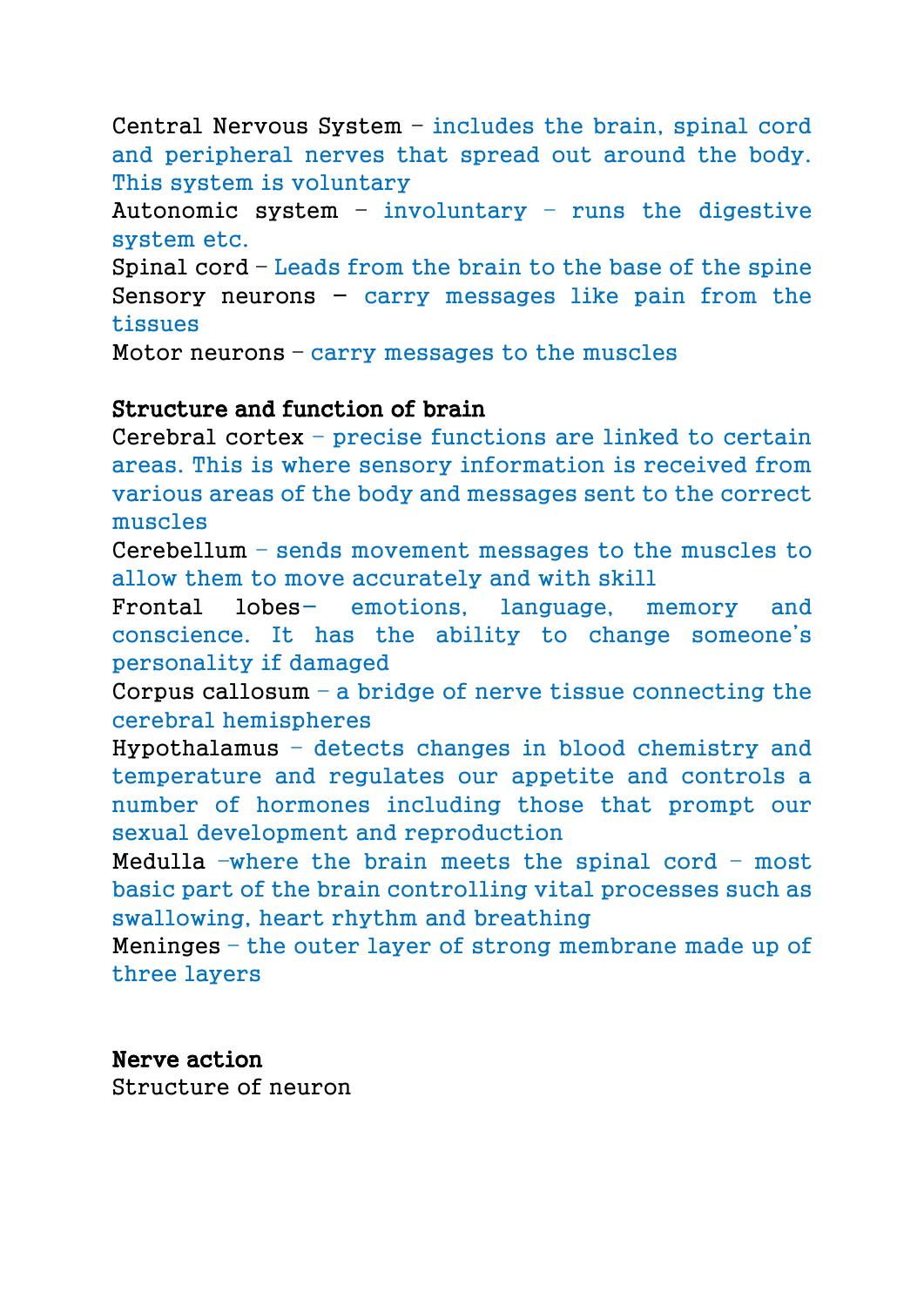**Structure of a Typical Neuron** 



Role of axon/Dendron – to transmit information to different neurons, muscles and glands

Myelin sheath  $-$  wrapped around neurons like the plastic cover of an electrical cable. Speeds up nerve transmission Synapse – the microscopic gap between neurons and muscle cells

## Organisation and function of endocrine system  $-$  glands that produce hormones

Pancreas - produces insulin and glucagon which lower and raise sugar levels in the blood

Pituitary gland – growth hormone, starts puberty Adrenal glands - produce adrenalin to prepare the body for action by increasing the heartbeat and breathing Thyroid - regulates cell metabolism, regulates absorption of calcium

Hormones – chemical messengers, carried by to blood to organs where they carry out a specific action

#### Structure of kidney  $-$  learn diagram

Cortex - outer layer of kidney Medulla  $-$  area inside the kidney Calyx - fibrous white region which collects urine Ureters – tube from kidney to bladder Renal artery – connected to the aorta and supplies the kidneys with oxygenated blood Renal vein – drains returned blood into the inferior vena cava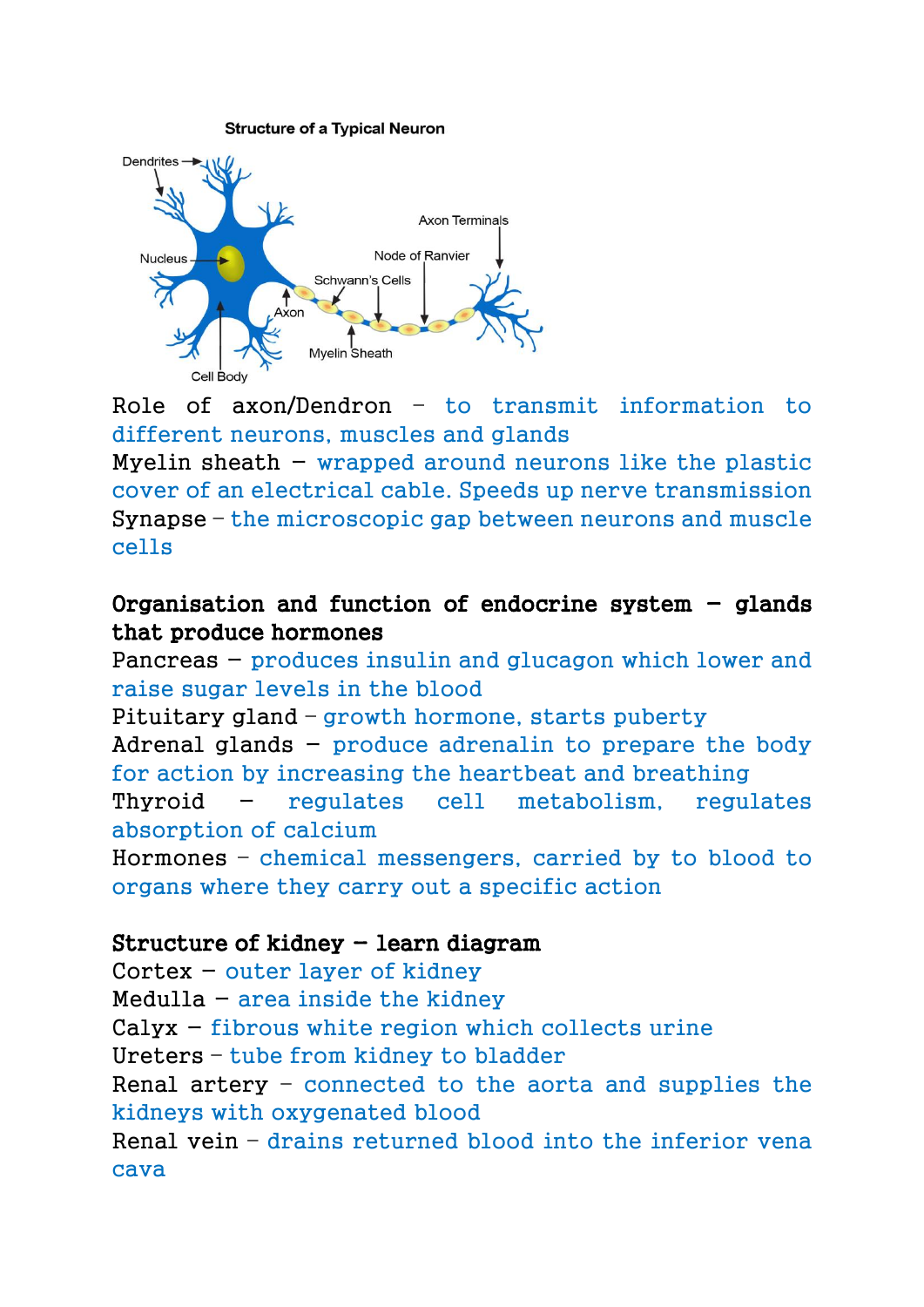Urethra - tube from the bladder to the outside for excretion Bladder – stores urine Kidney nephron – working part of the kidney

#### Functions of kidney

Removal of urea - the kidneys filter the blood to collect urea to pass onto the bladder for storing Ultrafiltration – removes waste, nutrients and water from blood plasma Reabsorption – useful substances for the body are reabsorbed Osmoregulation – water regulation

#### Breakdown functions of liver

Deamination – liver cells break down amino acids to form urea Detoxification – liver cells remove toxins like alcohol by breaking them down into harmless components Production of bile –supplies salts to help with the further chemical digestion and to help break down fats

#### The concept of homeostasis

Principles of homeostasis (monitoring, feedback mechanisms, effectors) and its importance – the role is to monitor and detect any deviation from the optimum and allow these to be corrected, ensuring that the body is at its ideal at all times

## Malfunctions of control and regulatory systems – possible causes and effects

Brain  $-$  Stroke  $-$  caused by a blood clot in the arteries in the brain or a rupture of a blood vessel, depriving the brain of oxygen and nutrients causing cells to die  $CNS$ , i.e. - Multiple Sclerosis  $(MS)$  - immune system attacks the central nervous system. Viral, genetic and environmental factors can play a part in causing MS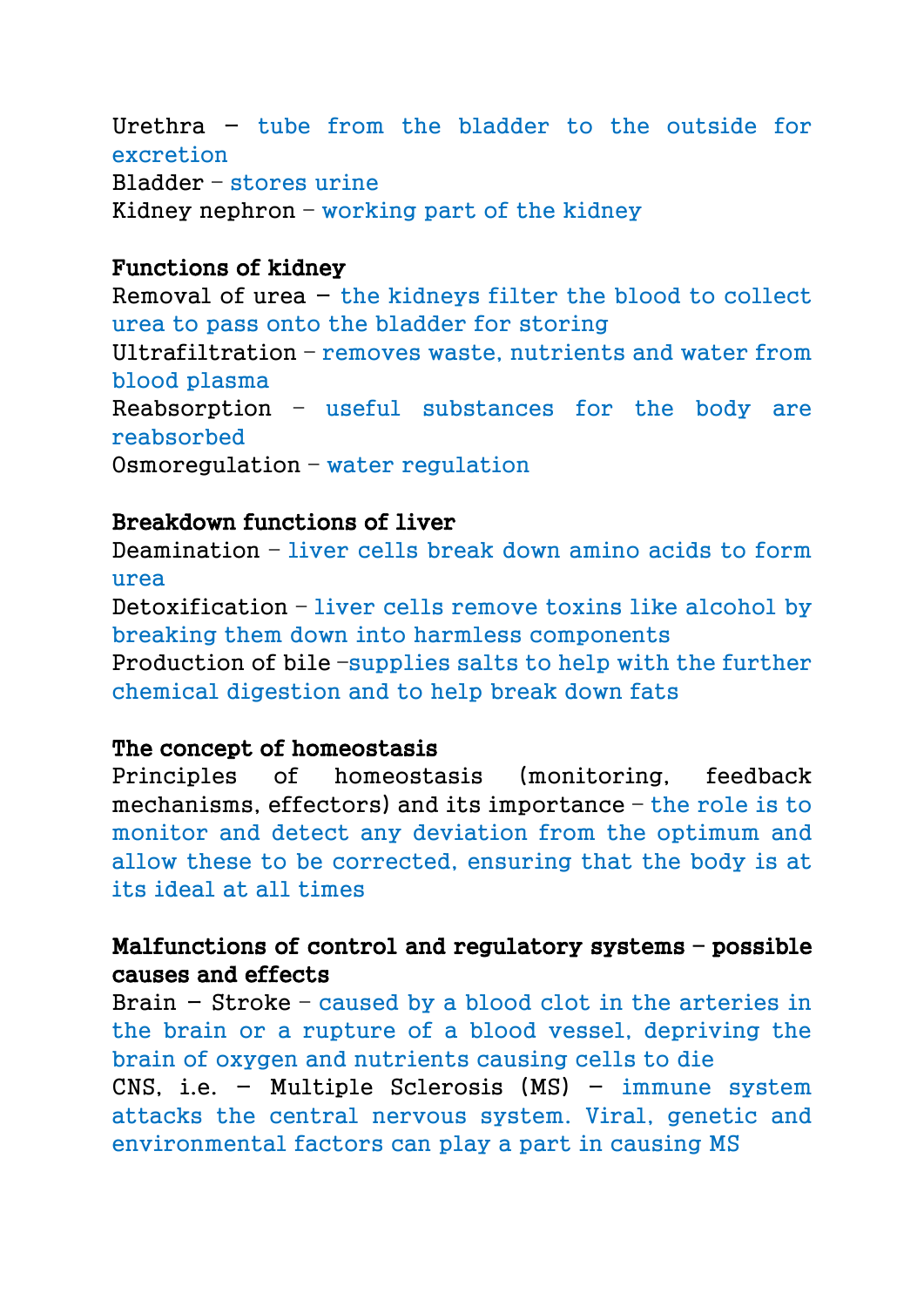Endocrine  $-$  Diabetes  $-$  Type 1 and Type 2. Type 1 is thought to be an autoimmune disease. Type 2 is linked to our intake of carbohydrates and fats resulting in weight gain

Kidney - Nephrotic Syndrome – the immune system overreacts to an infection and start to attack parts of the kidney. Usually responds to treatment, but may result in a kidney transplant

Liver  $-$  Cirrhosis  $-$  caused by long term abuse of alcohol. The liver cells that are damaged do not get replaced so the liver stops working

Monitoring, treatment and care needs for malfunctions of control and regulatory systems (e.g. impacts on lifestyle, physiotherapy, speech therapy, assistive technology, blood tests, urine tests, eye tests, biopsies, scans, medication, dialysis)

Learning outcome 6: Understand the sensory systems, malfunctions and their impact on individuals

Structure of the eye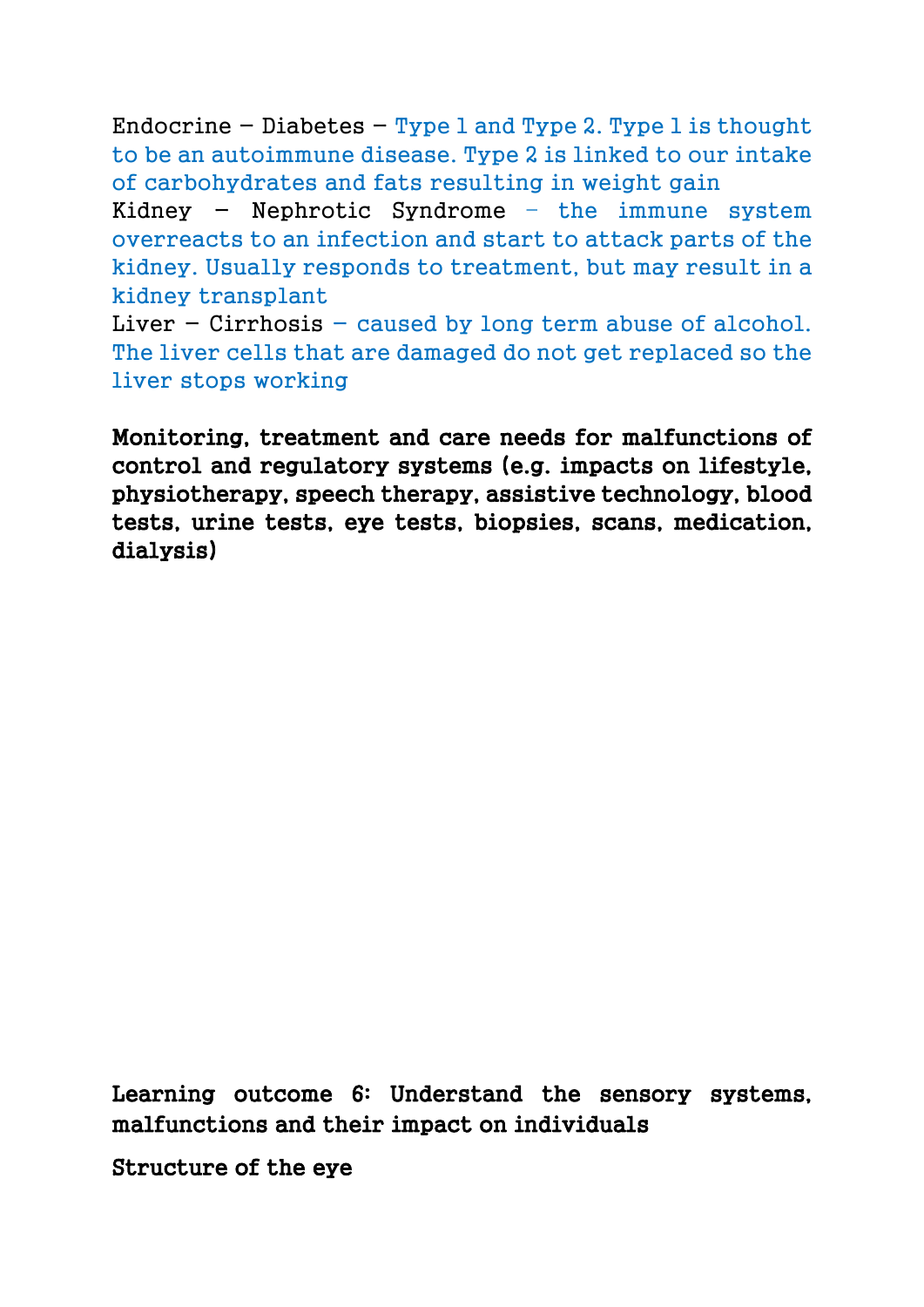Pupil – the opening in the middle of the iris which light passes through

Iris – controls the amount of light passed through into the eye

Tear glands – keeps the eye moist in particular the conjunctiva

Humours or fluids  $-$  keep the eye in shape and help nourish it

Conjunctiva – layer which protects the cornea

Cornea – the outer layer which is transparent to allow the light to enter

Retina – light sensitive surface at the back of the eye

Macula – concentrated at the back of the eye in one small region in the centre of the retina. Allows you to see colours

Optic nerve – messages are received and then sent to the brain

Ciliary muscle/suspensory ligaments – the suspensory ligaments attach the lens to the ciliary muscle which contract to stretch the lens to make it flatter and thinner

Lens – changes shape to change the focal distance of the eye so that it can focus on objects at various distances, allowing a sharp image to be created and formed on the retina

#### Structure of the ear

External – sound waves pass down here to the middle ear

Middle – the air-filled chamber which separates the middle ear from the ear drum

Inner ear – located the other side of the oval window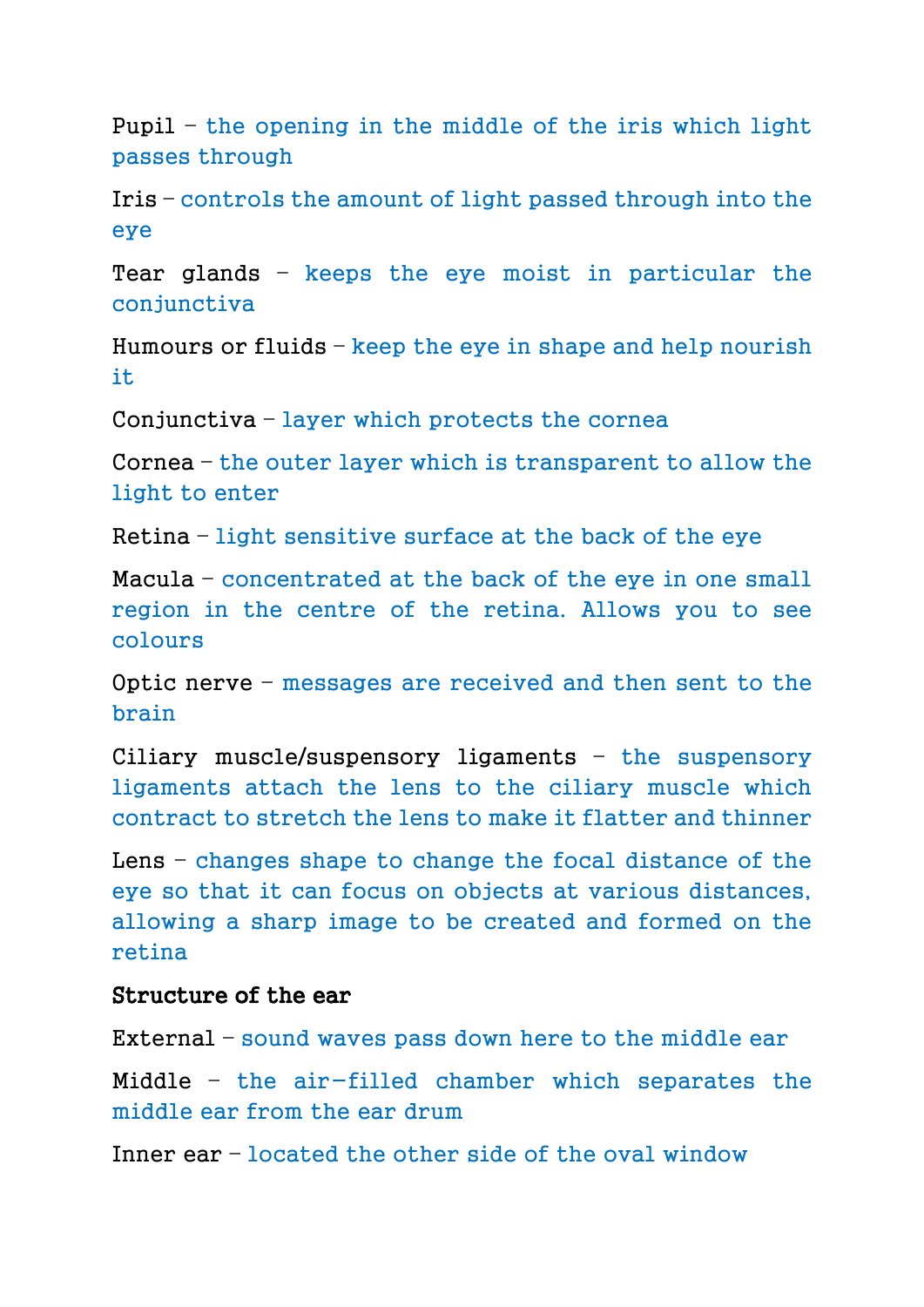Eardrum – sound waves cause the ear drum to vibrate

Stapes/incus/malleus ear bones – transmit the vibrations of the eardrum across the middle ear before striking a further membrane

Cochlea – contains a jelly-like fluid

Organ of Corti – membranes lined with sensitive hair-like structures

Eustachian tube – a small passageway which connects the middle ear to the throat and allows the middle ear to be at the same pressure as the atmospheric air

Round window – this is a drum-like membrane which allows vibrations from the oval window to pass through the liquid, rippling the membranes and stimulating the sensitive hairs

Auditory nerve – fire impulses to the brain

Semi-circular canals – further fluid like tubes which are connected to the cochlea but are not involved in hearing

Ampullae – further swellings which are connected to the cochlea but are not involved in hearing

# Malfunctions of the eye and ear – possible causes and effects

## Eye

Glaucoma – usually due to a build-up of pressure within both eyes. Develops when the aqueous humour fluid cannot drain properly and so the pressure inside the eyeball increases

AMD (age-related macular degeneration)  $-$  a painless eye condition that results in the loss of central vision, usually in both eyes. Vision becomes blurred so reading